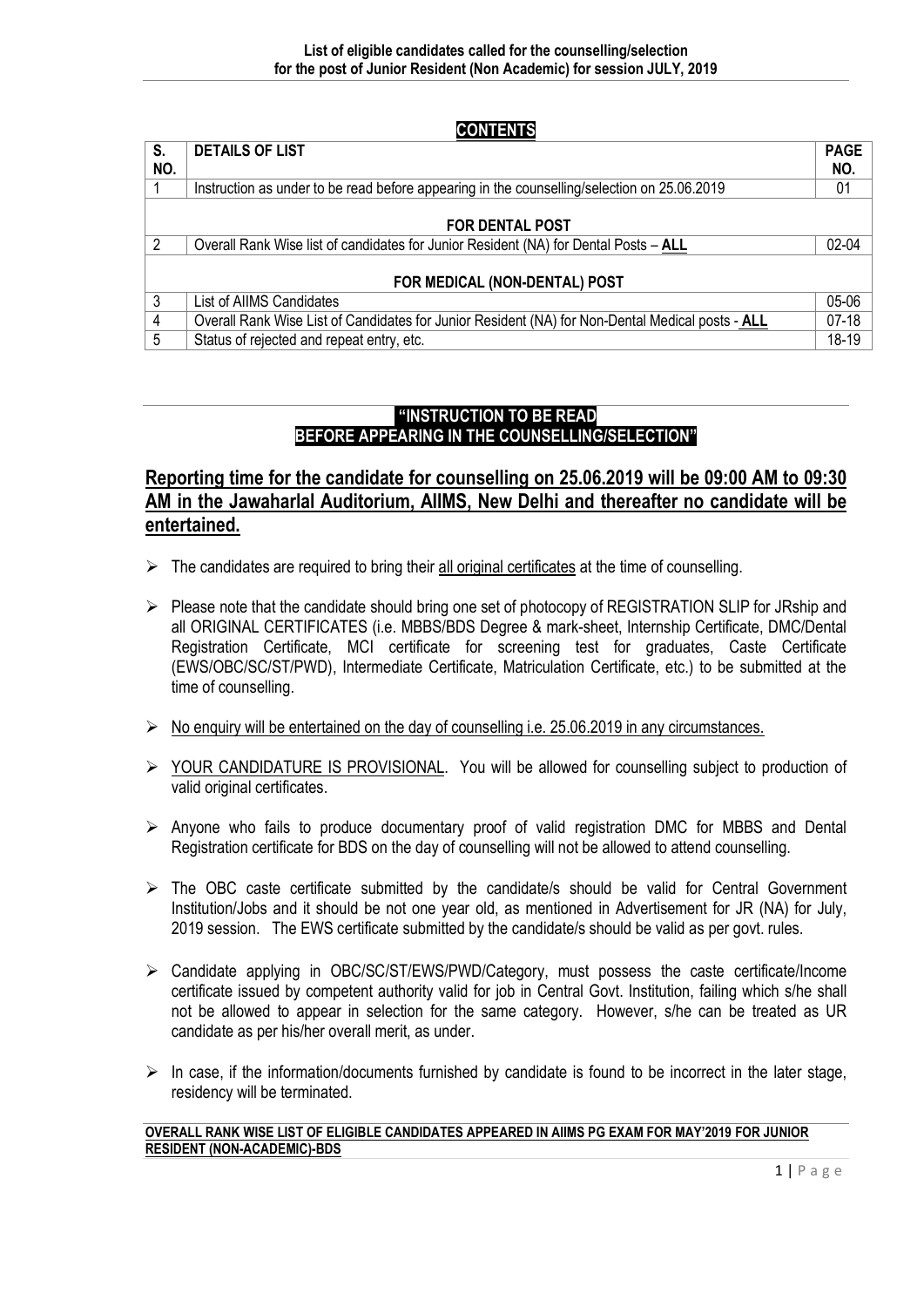## FOR DENTAL POSTS (APPEARED IN AIIMS PG EXAM)

| <b>COUNSELLING</b><br><b>CODE</b> | <b>CID NO</b> | <b>NAME</b>                    | <b>RANK</b> | <b>INTERNSHIP</b><br><b>COMPLETION</b> | CATG.      |
|-----------------------------------|---------------|--------------------------------|-------------|----------------------------------------|------------|
| BDS-1                             | 6291001715    | <b>GARIMA</b>                  | 1           | 20/3/17                                | <b>UR</b>  |
| BDS-2                             | 6291000457    | APARNA G                       | 8           | 3/10/18                                | <b>UR</b>  |
| BDS-3                             | 6291001720    | <b>NIKITA GARG</b>             | 17          | 14/7/17                                | <b>UR</b>  |
| BDS-4                             | 6291000256    | S NAGARAJAN                    | 20          | 2/10/17                                | <b>UR</b>  |
| BDS-5                             | 6291000094    | <b>ANUSHA</b>                  | 21          | 17/1/18                                | UR-EWS-PWD |
| BDS-6                             | 6291001481    | <b>VYAS NIRAV DILIPKUMAR</b>   | 27          | 30/9/16                                | UR-EWS     |
| BDS-7                             | 6291001578    | <b>AKSHITA NEGI</b>            | 29          | 7/7/17                                 | UR-EWS-PWD |
| BDS-8                             | 6291001629    | SHIVANI GUPTA                  | 31          | 15/9/18                                | <b>UR</b>  |
| BDS-9                             | 6291000004    | <b>CHAYANIKA SHARMA</b>        | 50          | 31/8/18                                | <b>UR</b>  |
| <b>BDS-10</b>                     | 6291001613    | <b>GUPTA VYAKHYA</b>           | 83          | 9/10/18                                | <b>UR</b>  |
| <b>BDS-11</b>                     | 6291001781    | <b>SRISHTI MALOO</b>           | 87          | 19/9/17                                | <b>UR</b>  |
| <b>BDS-12</b>                     | 6291000090    | ANGAD MAHAJAN                  | 95          | 31/8/18                                | <b>UR</b>  |
| <b>BDS-13</b>                     | 6291000083    | <b>BABITA SEHRAWAT</b>         | 110         | 8/11/16                                | <b>UR</b>  |
| <b>BDS-14</b>                     | 6291000455    | <b>NISHA</b>                   | 113         | 15/12/17                               | OBC        |
| <b>BDS-15</b>                     | 6291000285    | <b>RENU JINDAL</b>             | 117         | 31/8/18                                | <b>UR</b>  |
| <b>BDS-16</b>                     | 6291001558    | <b>DEEPTI NANDANA</b>          | 153         | 20/9/16                                | UR-EWS     |
| <b>BDS-17</b>                     | 6291000197    | ZUBAIR AHMAD JANBAZ            | 194         | 31/8/16                                | <b>UR</b>  |
| <b>BDS-18</b>                     | 6291000065    | <b>SAKSHI SAHNI</b>            | 205         | 1/2/19                                 | <b>UR</b>  |
| <b>BDS-19</b>                     | 6291000141    | ANWESHA DEY                    | 207         | 21/9/18                                | <b>UR</b>  |
| <b>BDS-20</b>                     | 6291000363    | <b>FAYEEZ ABDULLAH FARHATH</b> | 209         | 30/9/17                                | OBC        |
| <b>BDS-21</b>                     | 6291001708    | PRAVEEN KUMAR SINGH            | 214         | 7/9/18                                 | OBC        |
| <b>BDS-22</b>                     | 6291000238    | <b>TRIPATHI MANISHA</b>        | 240         | 6/10/18                                | <b>UR</b>  |
| <b>BDS-23</b>                     | 6291001677    | <b>CHANDER MOHAN</b>           | 257         | 15/12/16                               | OBC        |
| <b>BDS-24</b>                     | 6291000184    | <b>MALVIKA SINGH</b>           | 269         | 28/11/16                               | UR.        |
| <b>BDS-25</b>                     | 6291001463    | <b>PRIYANKA</b>                | 272         | 29/3/18                                | <b>UR</b>  |
| <b>BDS-26</b>                     | 6291000429    | AISHWARYA SAINI                | 277         | 31/8/18                                | OBC        |
| <b>BDS-27</b>                     | 6291000384    | VASUNDHARA PRAKASH             | 296         | 27/10/18                               | <b>UR</b>  |
| <b>BDS-28</b>                     | 6291001544    | ANKITA KAPOOR                  | 317         | 19/9/18                                | <b>UR</b>  |
| <b>BDS-29</b>                     | 6291000049    | ZAFAR AHMAD                    | 329         | 20/9/16                                | OBC        |
| <b>BDS-30</b>                     | 6291001718    | <b>CHANDNI KESHRI</b>          | 353         | 19/12/17                               | OBC        |
| <b>BDS-31</b>                     | 6291000375    | <b>JITENDRA KUMAR</b>          | 354         | 7/9/18                                 | OBC-PWD    |
| <b>BDS-32</b>                     | 6291000180    | <b>GEETANSHU SETHI</b>         | 376         | 30/6/18                                | UR-EWS     |
| <b>BDS-33</b>                     | 6291000189    | <b>ANIL KUMAR</b>              | 383         | 20/3/17                                | <b>OBC</b> |
| <b>BDS-34</b>                     | 6291001699    | <b>IRA SOLANKI</b>             | 414         | 31/12/18                               | <b>UR</b>  |
| <b>BDS-35</b>                     | 6291000243    | <b>ASHISH VERMA</b>            | 420         | 14/5/18                                | OBC        |
| <b>BDS-36</b>                     | 6291000137    | YAZHINI ALIAS SHANMYAH P       | 431         | 6/11/17                                | <b>UR</b>  |
| <b>BDS-37</b>                     | 6291000240    | <b>SHUBHAM</b>                 | 447         | 25/6/18                                | UR.        |
| <b>BDS-38</b>                     | 6291000415    | <b>RAHUL SHARMA</b>            | 471         | 31/10/18                               | <b>UR</b>  |
| <b>BDS-39</b>                     | 6291000396    | <b>NEHA</b>                    | 498         | 29/3/18                                | <b>UR</b>  |
| <b>BDS-40</b>                     | 6291000252    | KUM.SWATI BHIMRAO              | 526         | 17/8/18                                | OBC        |
| <b>BDS-41</b>                     | 6291000320    | <b>KRITIKA SINGH</b>           | 533         | 20/9/16                                | UR.        |
| <b>BDS-42</b>                     | 6291000380    | <b>VAISHALI THAKUR</b>         | 580         | 31/8/17                                | UR.        |
| <b>BDS-43</b>                     | 6291001533    | RIDDHI AGARWAL                 | 618         | 16/10/18                               | UR-PWD     |
| <b>BDS-44</b>                     | 6291000174    | <b>DOYIR TASAR</b>             | 629         | 20/9/16                                | <b>ST</b>  |
| <b>BDS-45</b>                     | 6291000450    | <b>MOHD HUSSAIN</b>            | 666         | 1/6/17                                 | <b>ST</b>  |
| <b>BDS-46</b>                     | 6291001693    | URVASHI GOYAL                  | 696         | 12/12/18                               | UR-PWD     |
| <b>BDS-47</b>                     | 6291000388    | SHEETAL PAL SINGH              | 737         | 20/9/16                                | OBC        |
| <b>BDS-48</b>                     | 6291000033    | <b>SHILPA</b>                  | 751         | 15/11/17                               | UR-PWD     |
| <b>BDS-49</b>                     | 6291000346    | <b>ISHI KANSAL</b>             | 773         | 7/9/18                                 | UR-PWD     |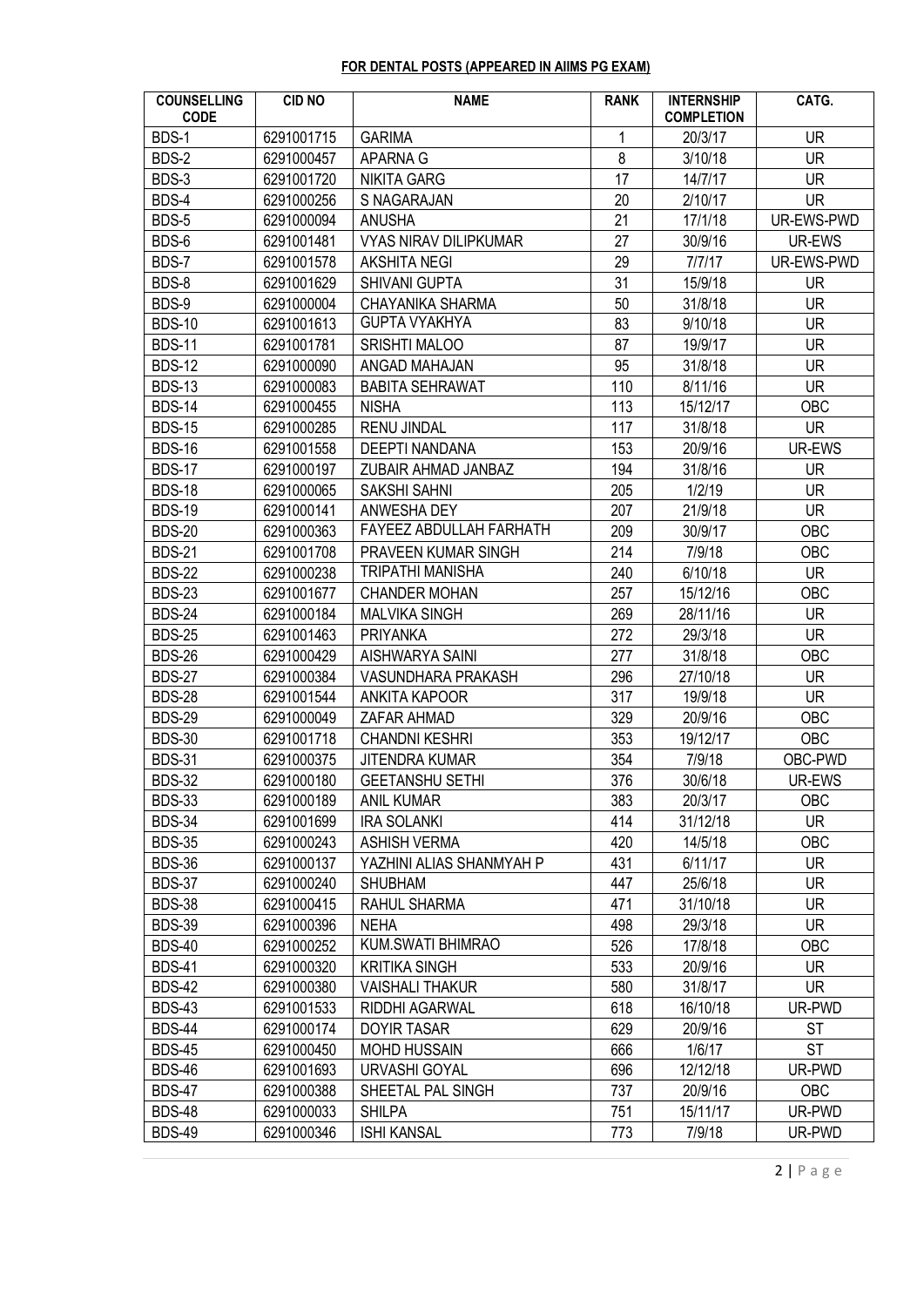| <b>BDS-50</b>  | 6291000009 | AAKANKSHA CHUGH             | 781  | 31/8/18  | UR-PWD     |
|----------------|------------|-----------------------------|------|----------|------------|
| <b>BDS-51</b>  | 6291000015 | <b>MANSI DHINGRA</b>        | 784  | 31/3/19  | <b>UR</b>  |
| <b>BDS-52</b>  | 6291000058 | NITA MARUTI TAMBE           | 786  | 13/8/18  | OBC        |
| <b>BDS-53</b>  | 6291000196 | <b>UPMA YADAV</b>           | 795  | 13/1/19  | <b>UR</b>  |
| <b>BDS-54</b>  | 6291001538 | <b>SHAGUFTA FARHEEN</b>     | 827  | 21/9/18  | <b>UR</b>  |
| <b>BDS-55</b>  | 6291000178 | <b>RENU SINGH</b>           | 843  | 17/4/19  | OBC-PWD    |
| <b>BDS-56</b>  | 6291000210 | YAMINI PRIYA                | 872  | 4/10/18  | SC         |
| <b>BDS-57</b>  | 6291000461 | ATHMURI DURGA NANDINI       | 894  | 31/10/18 | <b>UR</b>  |
| <b>BDS-58</b>  | 6291001471 | <b>MIRANDA THOMAS</b>       | 957  | 22/8/18  | <b>UR</b>  |
| <b>BDS-59</b>  | 6291000456 | AAKANSHA PURI               | 969  | 15/8/18  | <b>UR</b>  |
| <b>BDS-60</b>  | 6291001503 | <b>DEEPIKA</b>              | 976  | 14/12/17 | UR-EWS-PWD |
| <b>BDS-61</b>  | 6291000010 | <b>DIMPLE</b>               | 998  | 10/12/16 | <b>UR</b>  |
| <b>BDS-62</b>  | 6291001771 | SHRADDHA VERMA              | 1009 | 16/12/16 | <b>SC</b>  |
| <b>BDS-63</b>  | 6291000463 | YAMINI                      | 1034 | 29/3/18  | UR-EWS     |
| <b>BDS-64</b>  | 6291000190 | ARZOO ARORA                 | 1103 | 15/12/18 | UR.        |
| <b>BDS-65</b>  | 6291000133 | <b>ESWARE</b>               | 1169 | 3/10/18  | <b>UR</b>  |
| <b>BDS-66</b>  | 6291000176 | <b>VAIBHAV RAGHO SIRSAT</b> | 1203 | 12/10/18 | SC         |
| <b>BDS-67</b>  | 6291000007 | PREETI KANTH                | 1205 | 15/7/18  | <b>UR</b>  |
| <b>BDS-68</b>  | 6291000170 | <b>DIKSHA SHARMA</b>        | 1230 | 31/7/17  | <b>UR</b>  |
| <b>BDS-69</b>  | 6291000309 | <b>VARSHA PANWAR</b>        | 1275 | 31/5/17  | UR-PWD     |
| <b>BDS-70</b>  | 6291000040 | <b>KAMYA VIJ</b>            | 1288 | 8/12/18  | UR-PWD     |
| <b>BDS-71</b>  | 6291001488 | <b>RAVJOT SINGH</b>         | 1316 | 31/7/18  | <b>UR</b>  |
| <b>BDS-72</b>  | 6291000132 | AKANSHA SHARMA              | 1365 | 31/12/17 | <b>UR</b>  |
| <b>BDS-73</b>  | 6291000037 | SOURADIP BANDYOPADHYAY      | 1396 | 12/10/16 | <b>UR</b>  |
| <b>BDS-74</b>  | 6291000302 | SHWETA KANNOJIA             | 1422 | 20/9/17  | <b>SC</b>  |
| <b>BDS-75</b>  | 6291000014 | <b>VIDYALAKSHMI P R</b>     | 1462 | 31/3/17  | <b>UR</b>  |
| <b>BDS-76</b>  | 6291001774 | NITHIN RAJ D S              | 1471 | 10/3/19  | SC         |
| <b>BDS-77</b>  | 6291000306 | PATEL MANESHVARI DAHYABHAI  | 1486 | 20/9/16  | OBC-PWD    |
| <b>BDS-78</b>  | 6291000345 | AAYUSHI JAIN                | 1499 | 7/9/18   | UR-PWD     |
| <b>BDS-79</b>  | 6291001687 | <b>RITU PANWAR</b>          | 1531 | 29/12/17 | <b>UR</b>  |
| <b>BDS-80</b>  | 6291000391 | <b>LAKSHMI KAURA</b>        | 1544 | 2/7/18   | UR-EWS     |
| <b>BDS-81</b>  | 6291001760 | <b>DIKSHA</b>               | 1584 | 12/10/18 | OBC-PWD    |
| <b>BDS-82</b>  | 6291001729 | <b>GOGULA SREE ROOPA</b>    | 1604 | 30/10/18 | <b>UR</b>  |
| <b>BDS-83</b>  | 6291000105 | <b>BHAWNA SHREE</b>         | 1627 | 11/8/16  | <b>UR</b>  |
| <b>BDS-84</b>  | 6291000191 | PURNIMA VYAS                | 1642 | 16/1/17  | UR.        |
| <b>BDS-85</b>  | 6291000158 | NINAWE NEHA DIPAK           | 1710 | 15/8/18  | <b>UR</b>  |
| <b>BDS-86</b>  | 6291001474 | <b>SUNAM PRITIKA GANESH</b> | 1715 | 6/7/18   | <b>UR</b>  |
| <b>BDS-87</b>  | 6291000042 | KEKHRIESEVOR B MEYASE       | 1724 | 17/9/18  | <b>ST</b>  |
| <b>BDS-88</b>  | 6291001480 | <b>DUSHYANT SINGH</b>       | 1813 | 15/12/18 | <b>UR</b>  |
| <b>BDS-89</b>  | 6291000248 | AVINEESH YADAV              | 1836 | 31/3/18  | OBC        |
| <b>BDS-90</b>  | 6291000186 | ASIF AL MUHAMMED M          | 1839 | 24/9/18  | <b>OBC</b> |
| <b>BDS-91</b>  | 6291001498 | AUROSIKHA PANDA             | 1851 | 22/1/19  | <b>UR</b>  |
| <b>BDS-92</b>  | 6291000373 | <b>AKSHUN TIWARI</b>        | 1852 | 15/12/18 | UR-EWS     |
| <b>BDS-93</b>  | 6291001490 | <b>SUMAN SINHA</b>          | 1903 | 28/9/16  | <b>UR</b>  |
| <b>BDS-94</b>  | 6291000439 | NAGALINGAM D                | 1922 | 11/3/19  | OBC        |
| <b>BDS-95</b>  | 6291000330 | <b>KEVIN KUMAR R</b>        | 1923 | 3/10/18  | <b>SC</b>  |
| <b>BDS-96</b>  | 6291000073 | <b>JUBLI SINGH</b>          | 2043 | 13/8/18  | <b>UR</b>  |
| <b>BDS-97</b>  | 6291000229 | <b>MUMNE PERTIN</b>         | 2062 | 30/11/18 | ST         |
| <b>BDS-98</b>  | 6291000386 | <b>KEERTI PUROHIT</b>       | 2064 | 31/12/17 | <b>UR</b>  |
| <b>BDS-99</b>  | 6291000054 | SHUKLA RASHMI SATISH KUMAR  | 2133 | 12/3/18  | <b>UR</b>  |
| <b>BDS-100</b> | 6291001751 | PATEL BHUMIKA JAYANTIBHAI   | 2163 | 8/10/18  | <b>UR</b>  |
| <b>BDS-101</b> | 6291001583 | YOGITA SOLANKI              | 2171 | 31/3/19  | <b>UR</b>  |
| <b>BDS-102</b> | 6291000257 | PALLA GAYATRI               | 2174 | 24/5/19  | <b>UR</b>  |
|                |            |                             |      |          |            |

3 | P a g e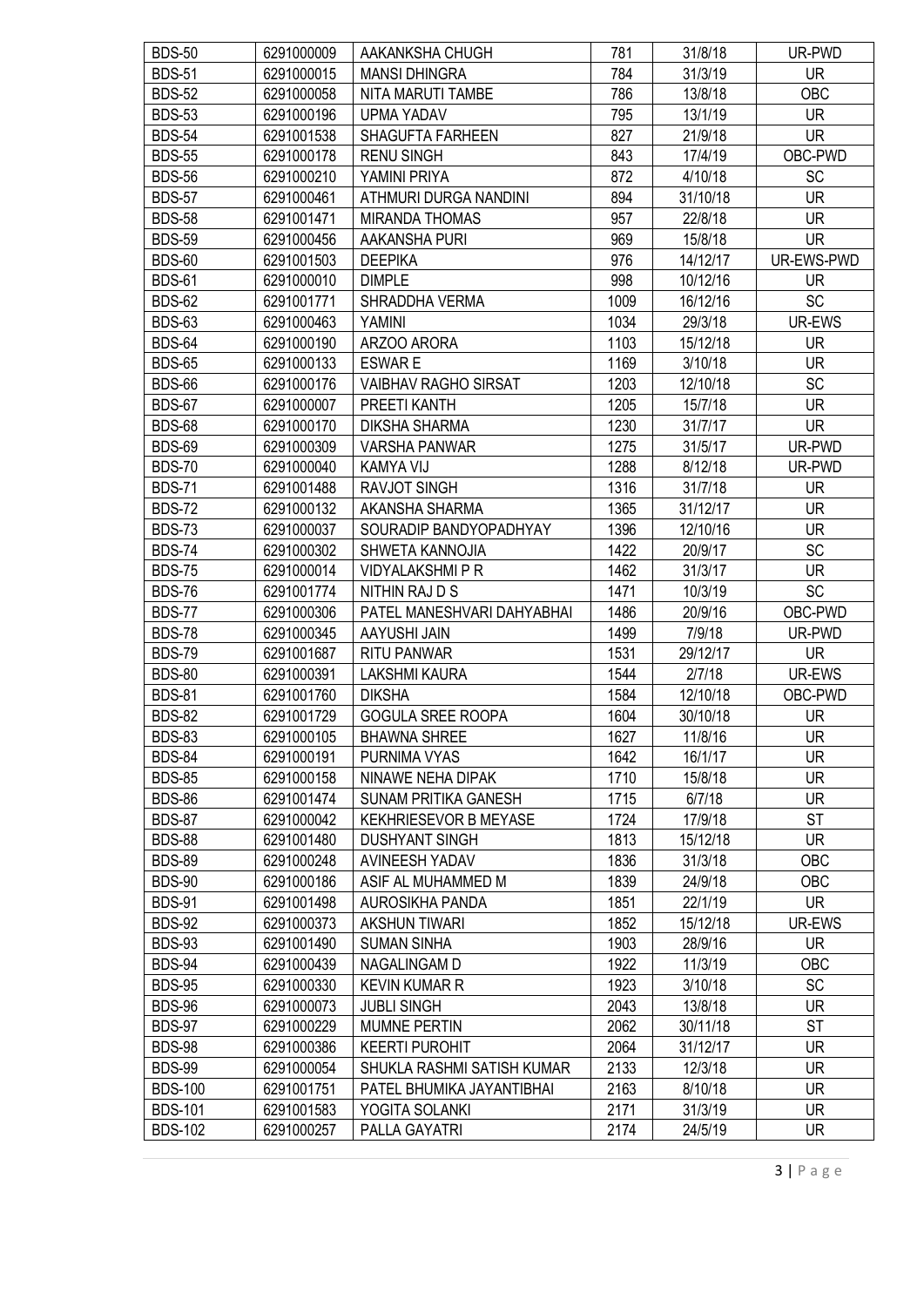| <b>BDS-103</b> | 6291000128 | <b>VISHAL</b>            | 2205 | 31/12/17 | SC         |
|----------------|------------|--------------------------|------|----------|------------|
| <b>BDS-104</b> | 6291000067 | <b>SHIFA NASEEM</b>      | 2300 | 18/3/17  | UR-PWD     |
| <b>BDS-105</b> | 6291000203 | RADHIKA LAIYA            | 2319 | 18/12/17 | <b>OBC</b> |
| <b>BDS-106</b> | 6291000172 | <b>MEGHA HARJAI</b>      | 2386 | 3/11/17  | UR         |
| <b>BDS-107</b> | 6291001726 | <b>MARIYAM FATIMA</b>    | 2409 | 27/10/16 | UR         |
| <b>BDS-108</b> | 6291000134 | <b>SHAKTI KUMAR SONU</b> | 2458 | 2/1/19   | OBC-PWD    |
| <b>BDS-109</b> | 6291000061 | <b>ISHA BHATT</b>        | 2468 | 25/8/18  | UR         |
| <b>BDS-110</b> | 6291000036 | <b>KRITIKA MATHUR</b>    | 2469 | 5/6/19   | UR         |
| <b>BDS-111</b> | 6291000043 | <b>AKHILA S</b>          | 2484 | 4/3/17   | SC         |
| <b>BDS-112</b> | 6291001700 | DHARMENDRA KUMAR         | 2539 | 20/2/19  | <b>ST</b>  |

#### OVERALL RANK WISE LIST OF ELIGIBLE CANDIDATES NOT-APPEARED IN AIIMS PG EXAM FOR MAY'2019 FOR JUNIOR RESIDENT (NON-ACADEMIC)-BDS

| <b>COUNSELLING</b><br><b>CODE</b> | <b>CID NO</b> | <b>NAME</b>                 | %AGE<br><b>WISE</b> | <b>INTERNSHIP</b><br><b>COMPLETION</b> | CATG.     |
|-----------------------------------|---------------|-----------------------------|---------------------|----------------------------------------|-----------|
| <b>BDS-113</b>                    | 6291001528    | <b>MEGHA BAHAL</b>          | 79.19               | 5/2/18                                 | <b>UR</b> |
| <b>BDS-114</b>                    | 6291000331    | <b>VARSHA TYAGI</b>         | 74.69               | 7/9/17                                 | <b>UR</b> |
| <b>BDS-115</b>                    | 6291000175    | <b>KUMARI SMRITA BHARTI</b> | 73.97               | 15/8/17                                | <b>UR</b> |
| <b>BDS-116</b>                    | 6291001612    | <b>SACHI KRISHNA</b>        | 72.25               | 13/8/18                                | <b>UR</b> |
| <b>BDS-117</b>                    | 6291001542    | SHRADDHA KUKREJA            | 71.61               | 3/8/18                                 | <b>UR</b> |
| <b>BDS-118</b>                    | 6291001648    | <b>SURBHI KAPOOR</b>        | 70.47               | 31/3/19                                | <b>UR</b> |
| <b>BDS-119</b>                    | 6291000414    | <b>AKANKSHA</b>             | 69.88               | 22/2/18                                | OBC       |
| <b>BDS-120</b>                    | 6291001683    | <b>SHUBHANGI BHAWSAR</b>    | 69.28               | 31/3/19                                | OBC       |
| <b>BDS-121</b>                    | 6291001452    | <b>NISHIMA</b>              | 68.36               | 30/6/19                                | <b>UR</b> |
| <b>BDS-122</b>                    | 6291000340    | <b>ABHISHEK KHANNA</b>      | 67.94               | 31/7/18                                | <b>UR</b> |
| <b>BDS-123</b>                    | 6291001647    | <b>SUNDRAM TIWARI</b>       | 66.44               | 31/3/19                                | UR-EWS    |
| <b>BDS-124</b>                    | 6291001473    | <b>NAV SATYAM RAJPUT</b>    | 66.11               | 6/11/18                                | UR-EWS    |
| <b>BDS-125</b>                    | 6291000448    | SUBHRASHREE DASH            | 66.11               | 26/7/16                                | <b>UR</b> |
| <b>BDS-126</b>                    | 6291001566    | <b>RANI KUMARI</b>          | 65.62               | 20/5/18                                | <b>UR</b> |
| <b>BDS-127</b>                    | 6291000403    | <b>MALOTH SHIRISHA</b>      | 65.50               | 31/3/18                                | <b>ST</b> |
| <b>BDS-128</b>                    | 6291001690    | <b>SHIVANGI VIRANI</b>      | 65.44               | 31/3/19                                | <b>UR</b> |
| <b>BDS-129</b>                    | 6291000394    | POOJA KEWALRAMANI           | 65.13               | 31/3/19                                | UR-EWS    |
| <b>BDS-130</b>                    | 6291000370    | RAZA ABBAS ZAIDI            | 63.97               | 27/2/18                                | <b>UR</b> |
| <b>BDS-131</b>                    | 6291000064    | <b>DIVYA SARAN</b>          | 63.94               | 31/12/17                               | OBC       |
| <b>BDS-132</b>                    | 6291000228    | <b>SAKSHI MEHTA</b>         | 63.92               | 10/10/17                               | <b>UR</b> |
| <b>BDS-133</b>                    | 6291000124    | NAZNEEN MAYANGMAYUM         | 63.31               | 1/1/19                                 | OBC       |
| <b>BDS-134</b>                    | 6291000142    | <b>DEBANKUR ROY</b>         | 63.19               | 28/2/19                                | <b>UR</b> |
| <b>BDS-135</b>                    | 6291000275    | KHAN FAREH AIMAN            | 61.83               | 25/8/16                                | <b>UR</b> |
| <b>BDS-136</b>                    | 6291000273    | <b>DEEPSHIKHA KUJUR</b>     | 60.00               | 29/5/17                                | <b>UR</b> |
| <b>BDS-137</b>                    | 6291000452    | MURALIDHARAN.P              | 59.64               | 20/3/19                                | SC        |
| <b>BDS-138</b>                    | 6291000148    | <b>SUSHMA</b>               | 58.86               | 18/12/17                               | SC        |
| <b>BDS-139</b>                    | 6291001637    | <b>TANUJEET BISWAS</b>      | 58.28               | 24/3/18                                | SC        |
| <b>BDS-140</b>                    | 6291001534    | SAKSHI BHADANA              | 58.25               | 29/3/18                                | OBC       |
| <b>BDS-141</b>                    | 6291000288    | <b>JAIMINI</b>              | 57.81               | 31/12/18                               | <b>SC</b> |
| <b>BDS-142</b>                    | 6291001759    | <b>LEONA DAFNI M</b>        | 57.75               | 4/4/18                                 | OBC       |
| <b>BDS-143</b>                    | 6291001483    | <b>BHARTI BHARDWAJ</b>      | 57.67               | 17/9/18                                | <b>UR</b> |
| <b>BDS-144</b>                    | 6291000231    | ARUNAVA GHOSH               | 57.39               | 15/3/17                                | <b>UR</b> |

# FOR DENTAL POSTS (NOT-APPEARED IN AIIMS PG EXAM)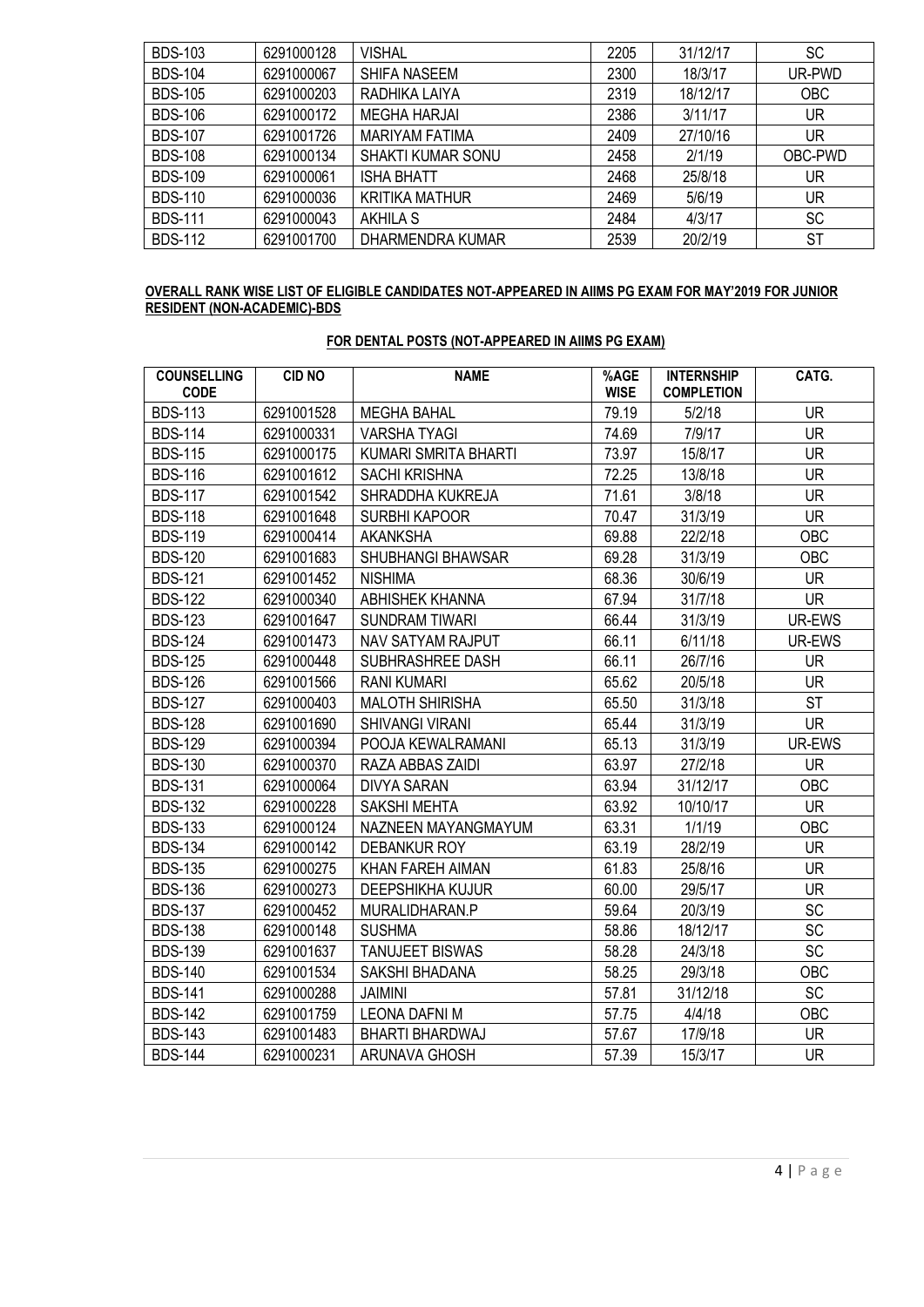#### LIST OF AIIMS CANDIDATES FOR JUNIOR RESIDENT (NON-ACADEMIC) POST FOR JULY, 2019 SESSION

|  | NO HOUSE JOB DONE AND COMPLETED INTERNSHIP BETWEEN 01.01.2019 TO 30.06.2019 |
|--|-----------------------------------------------------------------------------|
|  |                                                                             |

| <b>COUNSELLING</b><br><b>CODE</b> | <b>CID NO</b> | <b>NAME</b>       | %AGE<br><b>WISE</b> | <b>INTERNSHIP</b><br><b>COMPLETION</b> | CATG.      |
|-----------------------------------|---------------|-------------------|---------------------|----------------------------------------|------------|
|                                   |               |                   |                     |                                        |            |
| MBBS-1                            | 6291000164    | NITESH GAUTAM     | 68.85               | 27/4/19                                | UR         |
| MBBS-2                            | 6291001574    | MUHAMMED AJMAL    | 60.28               | 9/1/19                                 | OBC-PWD    |
| MBBS-3                            | 6291001541    | ALTHAF T          | 58.03               | 25/4/19                                | <b>OBC</b> |
| MBBS-4                            | 6291001526    | ADARSH SASIDHARAN | 58.03               | 22/2/19                                | <b>OBC</b> |
| MBBS-5                            | 6291000182    | AJMAL ROSHAN R J  | 56.63               | 2/2/19                                 | <b>OBC</b> |
| MBBS-6                            | 6291000368    | ABDUL GAFOOR N K  | 54.58               | 10/6/19                                | <b>OBC</b> |
| MBBS-7                            | 6291001604    | NAVEEN VISHNU PV  | 54.55               | 31/5/19                                | UR         |

# NO HOUSE JOB DONE AND COMPLETED INTERNSHIP BETWEEN 01.07.2018 TO 31.12.2018

| <b>COUNSELLING</b><br><b>CODE</b> | <b>CID NO</b> | <b>NAME</b>                   | %AGE<br><b>WISE</b> | <b>INTERNSHIP</b><br><b>COMPLETION</b> | CATG.      |
|-----------------------------------|---------------|-------------------------------|---------------------|----------------------------------------|------------|
| MBBS-8                            | 6291001712    | <b>SOHAM BANERJEE</b>         | 71.55               | 31/12/18                               | UR         |
| MBBS-9                            | 6291001758    | YASH MITTAL                   | 68.40               | 31/12/18                               | UR-PWD     |
| MBBS-10                           | 6291000453    | NISHANT AGGARWAL              | 67.08               | 31/12/18                               | UR.        |
| MBBS-11                           | 6291001565    | S GOPIKRISHNA                 | 65.30               | 31/12/18                               | UR         |
| MBBS-12                           | 6291000221    | ANIMESH SAHU                  | 65.25               | 31/12/18                               | <b>OBC</b> |
| MBBS-13                           | 6291001500    | <b>SHIKHAR MATHUR</b>         | 63.05               | 31/12/18                               | UR         |
| MBBS-14                           | 6291001519    | OMAR AFROZ                    | 62.33               | 31/12/18                               | OBC-PWD    |
| MBBS-15                           | 6291001756    | <b>GOKUL G NAIR</b>           | 62.30               | 31/12/18                               | UR         |
| MBBS-16                           | 6291001772    | VISHAL ANAND                  | 61.78               | 31/12/18                               | OBC-PWD    |
| MBBS-17                           | 6291000070    | <b>LOVELY KUMARI</b>          | 60.88               | 31/12/18                               | UR         |
| MBBS-18                           | 6291000181    | <b>THOYYIB PARAMMAL KARAT</b> | 60.38               | 31/12/18                               | <b>OBC</b> |

## ONE HOUSE JOB DONE AND COMPLETED INTERNSHIP BETWEEN 01.07.2018 TO 31.12.2018

| <b>COUNSELLING</b><br><b>CODE</b> | <b>CID NO</b> | <b>NAME</b>           | %AGE<br><b>WISE</b> | <b>INTERNSHIP</b><br><b>COMPLETION</b> | CATG.      |
|-----------------------------------|---------------|-----------------------|---------------------|----------------------------------------|------------|
| MBBS-19                           | 6291000159    | <b>KOMAL</b>          | 73.08               | 31/12/18                               | <b>UR</b>  |
| MBBS-20                           | 6291000092    | SINGH KESHAV NARENDRA | 70.00               | 31/12/18                               | UR         |
| MBBS-21                           | 6291000358    | SAKSHI SHIROMANI      | 69.85               | 31/12/18                               | UR         |
| MBBS-22                           | 6291000246    | <b>CHEKURI RITVIK</b> | 69.10               | 31/12/18                               | UR-PWD     |
| MBBS-23                           | 6291000187    | <b>JISHNUP</b>        | 63.40               | 31/12/18                               | <b>OBC</b> |
| MBBS-24                           | 6291001486    | INDRASHEKHAR PRASAD   | 63.15               | 31/12/18                               | OBC-PWD    |
| MBBS-25                           | 6291000179    | <b>UMAIR HASHIM T</b> | 59.90               | 31/12/18                               | <b>OBC</b> |
| MBBS-26                           | 6291001521    | <b>BABITA</b>         | 58.33               | 31/12/18                               | <b>OBC</b> |
| MBBS-27                           | 6291001590    | AZAD T                | 57.38               | 20/7/18                                | UR-PWD     |
| MBBS-28                           | 6291000465    | DEVAKRISHNA B LAL     | 56.25               | 31/12/18                               | <b>OBC</b> |

# ONE HOUSE JOB DONE AND COMPLETED INTERNSHIP BETWEEN 01.01.2018 TO 30.06.2018

| <b>COUNSELLING</b><br><b>CODE</b> | CID NO     | <b>NAME</b>       | %AGE<br><b>WISE</b> | <b>INTERNSHIP</b><br><b>COMPLETION</b> | CATG.   |
|-----------------------------------|------------|-------------------|---------------------|----------------------------------------|---------|
| MBBS-29                           | 6291001719 | <b>SHABEEN TK</b> | 57.53               | 25/6/18                                | OBC-PWD |
| MBBS-30                           | 6291001576 | MOHD ASIF SERAJ   | 56.30               | 3/5/18                                 | OBC     |

# TWO HOUSE JOB DONE AND COMPLETED INTERNSHIP BETWEEN 01.01.2018 TO 30.06.2018

| <b>COUNSELLING</b> | CID NO     | <b>NAME</b>                    | %AGE        | <b>INTERNSHIP</b> | CATG. |
|--------------------|------------|--------------------------------|-------------|-------------------|-------|
| <b>CODE</b>        |            |                                | <b>WISE</b> | <b>COMPLETION</b> |       |
| MBBS-31            | 6291001508 | <b>MAJEED</b><br>.THAF<br>AL 1 | 56.10       | 11/6/18           | OBC   |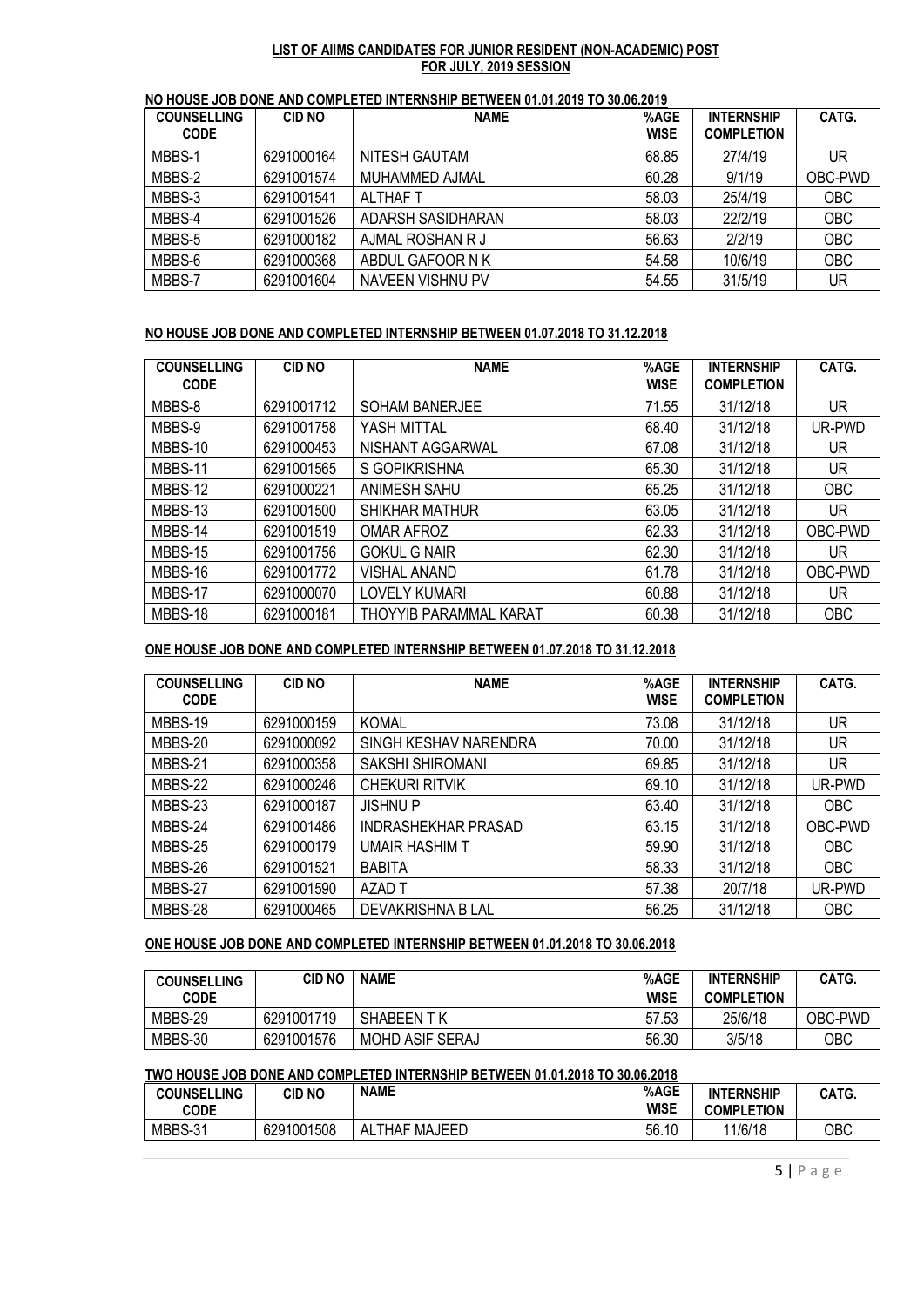# ONE HOUSE JOB DONE AND COMPLETED INTERNSHIP BETWEEN 01.07.2017 TO 31.12.2017

| <b>COUNSELLING</b><br><b>CODE</b> | CID NO     | <b>NAME</b>          | %AGE<br><b>WISE</b> | <b>INTERNSHIP</b><br><b>COMPLETION</b> | CATG. |
|-----------------------------------|------------|----------------------|---------------------|----------------------------------------|-------|
| MBBS-32                           | 6291000307 | <b>PAWAN SINHMAR</b> | 65.10               | 31/12/17                               | UR    |
| MBBS-33                           | 6291000129 | PANKAJ KUMAR MEENA   | 62.38               | 31/12/17                               |       |

#### TWO HOUSE JOB DONE AND COMPLETED INTERNSHIP BETWEEN 01.07.2017 TO 31.12.2017

| <b>COUNSELLING</b><br><b>CODE</b> | <b>CID NO</b> | <b>NAME</b>       | %AGE<br><b>WISE</b> | <b>INTERNSHIP</b><br><b>COMPLETION</b> | CATG. |
|-----------------------------------|---------------|-------------------|---------------------|----------------------------------------|-------|
| MBBS-34                           | 6291001556    | <b>ABHIJITH S</b> | 63.13               | 31/12/17                               | OBC   |
| MBBS-35                           | 6291001732    | <b>AMAL RAZIK</b> | 60.05               | 31/12/17                               | OBC   |

## NO HOUSE JOB DONE AND COMPLETED INTERNSHIP BETWEEN 01.01.2017 TO 30.06.2017

| <b>COUNSELLING</b><br><b>CODE</b> | CID NO     | NAME       | %AGE<br><b>WISE</b> | <b>INTERNSHIP</b><br><b>COMPLETION</b> | CATG. |
|-----------------------------------|------------|------------|---------------------|----------------------------------------|-------|
| MBBS-36                           | 6291001775 | ROHITH K P | 57<br>15<br>ں ، ، ں | 18/1/17                                | UR    |

## ONE HOUSE JOB DONE AND COMPLETED INTERNSHIP BETWEEN 01.01.2017 TO 30.06.2017

| <b>COUNSELLING</b><br>CODE | CID NO     | <b>NAME</b>           | %AGE<br><b>WISE</b> | <b>INTERNSHIP</b><br><b>COMPLETION</b> | CATG. |
|----------------------------|------------|-----------------------|---------------------|----------------------------------------|-------|
| MBBS-37                    | 6291000292 | <b>TEJESHWAR JAIN</b> | 73.30               | 20/5/17                                | UR    |
| MBBS-38                    | 6291000395 | ANUBHAV PAL           | 63.53               | 17/1/17                                | ОВС   |

#### ONE HOUSE JOB DONE AND COMPLETED INTERNSHIP BETWEEN 01.07.2016 TO 31.12.2016

| <b>COUNSELLING</b><br>CODE | CID NO     | <b>NAME</b>   | %AGE<br><b>WISE</b>                    | <b>INTERNSHIP</b><br><b>COMPLETION</b> | CATG.    |
|----------------------------|------------|---------------|----------------------------------------|----------------------------------------|----------|
| MBBS-39                    | 6291001555 | <b>VRENDA</b> | ົ<br>$\overline{\phantom{a}}$<br>01.73 | 31/12/16                               | c٢<br>οU |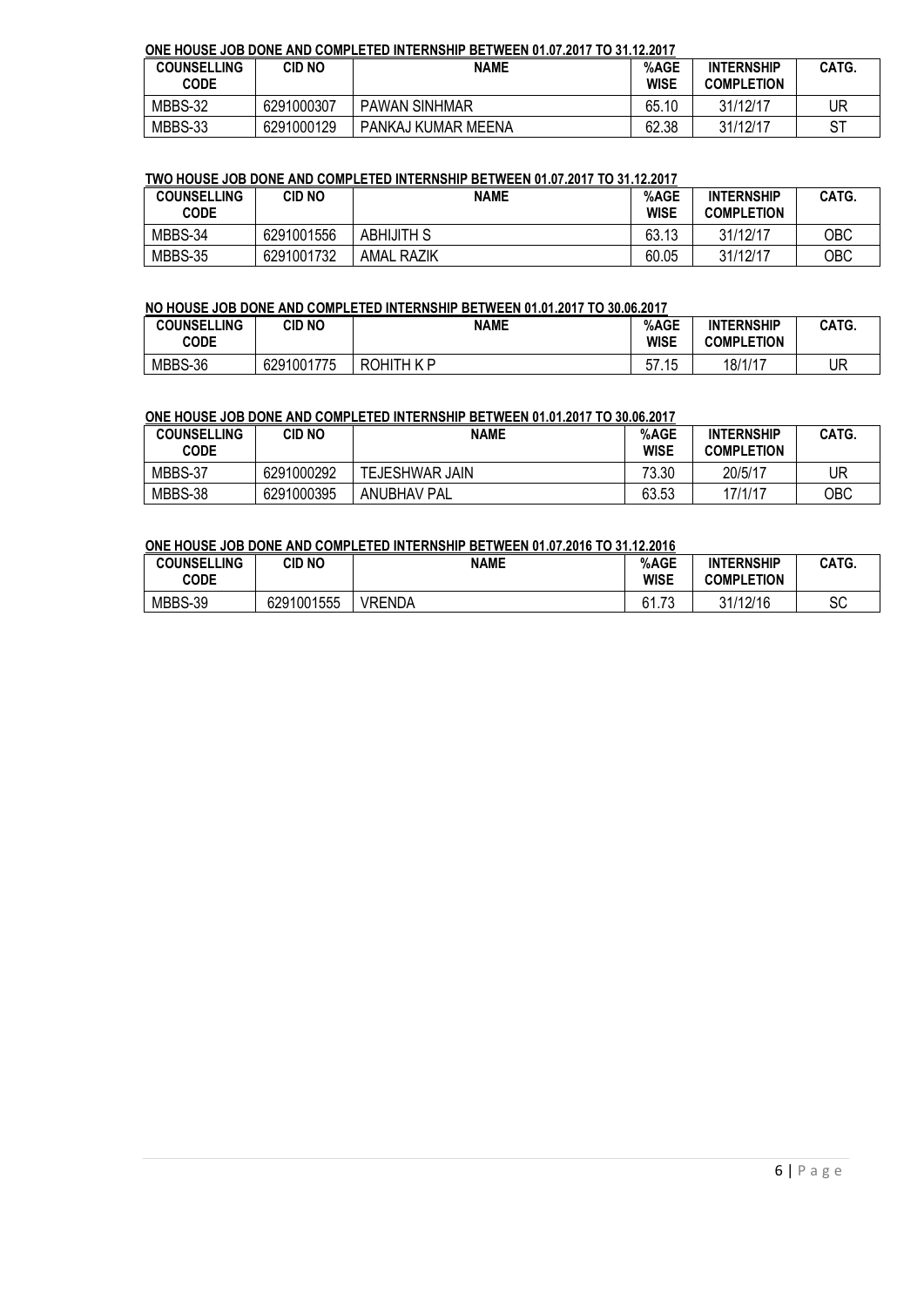## OVERALL RANK WISE LIST OF ELIGIBLE CANDIDATES APPEARED IN AIIMS PG EXAM FOR MAY'2019 FOR JUNIOR RESIDENT (NON-ACADEMIC)-MBBS

# FOR MEDICAL (NON-DENTAL) POSTS (APPEARED IN AIIMS PG EXAM)

| <b>COUNSELLING</b><br><b>CODE</b> | <b>CID NO</b> | <b>NAME</b>                     | <b>RANK</b> | <b>INTERNSHIP</b><br><b>COMPLETION</b> | CATG.      |
|-----------------------------------|---------------|---------------------------------|-------------|----------------------------------------|------------|
| MBBS-40                           | 6291001619    | AMBIKAPATHI P                   | 65          | 29/1/17                                | OBC        |
| MBBS-41                           | 6291001635    | AAKANKSHA ARORA                 | 192         | 31/12/17                               | <b>UR</b>  |
| MBBS-42                           | 6291001763    | SANJAY KUMAR SAMARIA            | 343         | 31/12/18                               | <b>SC</b>  |
| MBBS-43                           | 6291001721    | <b>SHUBHAM SHARMA</b>           | 397         | 22/3/18                                | UR-PWD     |
| MBBS-44                           | 6291001531    | <b>MEGHA AJMANI</b>             | 441         | 1/2/18                                 | <b>UR</b>  |
| MBBS-45                           | 6291000081    | SAURABH PRATEEK SINGH           | 541         | 22/3/18                                | <b>UR</b>  |
| MBBS-46                           | 6291001662    | <b>MADHAVI PURI</b>             | 561         | 15/3/19                                | <b>UR</b>  |
| MBBS-47                           | 6291001733    | <b>RAHUL RAJ</b>                | 767         | 30/1/17                                | OBC        |
| MBBS-48                           | 6291001496    | SHIV SHAKTI YADAV               | 795         | 31/12/17                               | OBC        |
| MBBS-49                           | 6291001514    | <b>DIVYA TARAGI</b>             | 800         | 31/12/17                               | <b>UR</b>  |
| MBBS-50                           | 6291000445    | <b>SARVESH MISHRA</b>           | 820         | 1/3/17                                 | <b>UR</b>  |
| MBBS-51                           | 6291001504    | <b>LEKHA CHANDEL</b>            | 826         | 31/12/18                               | UR-PWD     |
| MBBS-52                           | 6291001676    | THEEPAKRAJA KAMARAJ             | 944         | 28/3/18                                | <b>OBC</b> |
| MBBS-53                           | 6291001582    | <b>ANSHUL MAMGAI</b>            | 993         | 31/12/18                               | <b>UR</b>  |
| MBBS-54                           | 6291000130    | <b>SRIPADA SARWESHWAR</b>       | 1049        | 19/5/17                                | OBC-PWD    |
| MBBS-55                           | 6291000030    | FICHADIYA HARDIK ASHWINKUMAR    | 1078        | 15/3/18                                | UR-PWD     |
| MBBS-56                           | 6291000003    | <b>MANISHA SINGH</b>            | 1090        | 24/7/18                                | <b>UR</b>  |
| MBBS-57                           | 6291001681    | AMBIKA P M                      | 1101        | 22/6/17                                | UR-PWD     |
| MBBS-58                           | 6291000012    | <b>ARJUN PARIHAR</b>            | 1153        | 31/12/18                               | <b>UR</b>  |
| MBBS-59                           | 6291000341    | KUMAR KARTIKAY RAJAURA          | 1286        | 11/1/18                                | SC         |
| MBBS-60                           | 6291000266    | ARYABHATTA SADHU                | 1292        | 22/3/18                                | <b>UR</b>  |
| MBBS-61                           | 6291000104    | <b>AMIT GUPTA</b>               | 1311        | 20/3/18                                | <b>UR</b>  |
| MBBS-62                           | 6291001636    | <b>RAO RANVIR GONU</b>          | 1364        | 11/1/18                                | OBC        |
| MBBS-63                           | 6291001680    | <b>VADHAVKAR NACHIKET SHREE</b> | 1401        | 22/6/17                                | UR-PWD     |
| MBBS-64                           | 6291001755    | SAHIL CHHABRA                   | 1427        | 29/3/18                                | <b>UR</b>  |
| MBBS-65                           | 6291000135    | SHAFAAT AHMAD                   | 1433        | 31/12/17                               | UR.        |
| MBBS-66                           | 6291001585    | <b>MANMEET KAUR</b>             | 1515        | 31/12/17                               | <b>UR</b>  |
| MBBS-67                           | 6291001767    | <b>RAJANI</b>                   | 1526        | 1/4/17                                 | OBC        |
| MBBS-68                           | 6291000321    | MOHAMMAD NASEEM SIDDIQUI        | 1656        | 22/3/17                                | <b>UR</b>  |
| MBBS-69                           | 6291001675    | THEEPANRAJ KAMARAJ              | 1668        | 28/3/18                                | OBC        |
| MBBS-70                           | 6291000144    | DALAL ANUJ AKSHAY               | 1713        | 10/3/18                                | UR         |
| MBBS-71                           | 6291000234    | SHUBHAM JAIN                    | 1732        | 31/3/19                                | UR-PWD     |
| MBBS-72                           | 6291001725    | NIRMAL BABU                     | 1737        | 6/6/17                                 | UR.        |
| MBBS-73                           | 6291000359    | <b>RAHUL MISHRA</b>             | 1744        | 5/2/19                                 | <b>UR</b>  |
| MBBS-74                           | 6291001546    | <b>RISHI SINGH</b>              | 1766        | 31/3/18                                | UR.        |
| MBBS-75                           | 6291000219    | MOHD DAANISH HASSAN             | 1835        | 15/3/19                                | <b>UR</b>  |
| MBBS-76                           | 6291000111    | PRIYANKA KUMARI                 | 1865        | 31/12/18                               | <b>SC</b>  |
| MBBS-77                           | 6291000155    | VORA DHAVAL BHARAT DEEPA        | 1876        | 10/1/18                                | <b>UR</b>  |
| MBBS-78                           | 6291001577    | <b>ANKITA</b>                   | 1973        | 31/12/17                               | OBC        |
| MBBS-79                           | 6291000029    | <b>VIJAY KUMAR</b>              | 1980        | 31/3/18                                | UR         |
| MBBS-80                           | 6291000208    | <b>TUSHAR TIWARI</b>            | 2101        | 31/3/18                                | <b>UR</b>  |
| MBBS-81                           | 6291001550    | <b>ROHIT ISHAN</b>              | 2330        | 22/3/17                                | UR.        |
| MBBS-82                           | 6291001659    | FARHAT JAHAN KHAN               | 2345        | 31/12/18                               | UR-EWS     |
| MBBS-83                           | 6291000286    | ARSHDEEP SINGH                  | 2367        | 15/1/19                                | UR.        |
| MBBS-84                           | 6291001686    | MEENAKSHI AHUJA                 | 2544        | 30/3/18                                | <b>UR</b>  |
| MBBS-85                           | 6291000008    | FICHADIYA HARSHIL ASHWINKUMAR   | 2577        | 15/3/18                                | UR-PWD     |
| MBBS-86                           | 6291001598    | AMUDHAN S                       | 2584        | 28/1/17                                | <b>OBC</b> |

7 | P a g e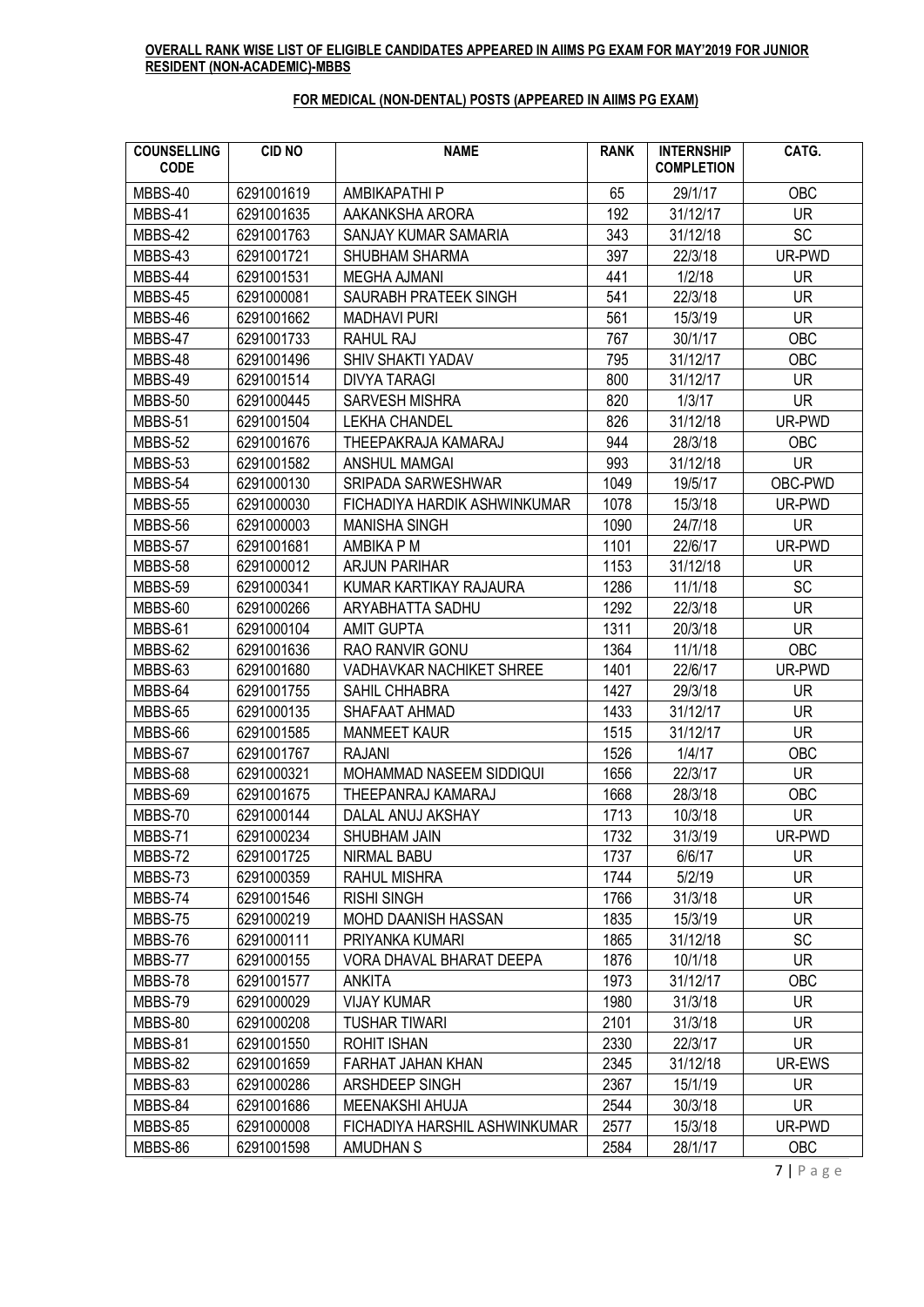| MBBS-87         | 6291000125 | ASWYN J KUNNUNGAL             | 2608 | 31/7/16  | <b>OBC</b> |
|-----------------|------------|-------------------------------|------|----------|------------|
| MBBS-88         | 6291001567 | <b>RAHUL KUMAR</b>            | 2620 | 18/3/19  | OBC        |
| MBBS-89         | 6291001536 | MOHANISH JAISWAL              | 2720 | 29/7/17  | OBC        |
| MBBS-90         | 6291001669 | <b>GARIMA KUMARI</b>          | 2733 | 31/3/17  | UR-PWD     |
| MBBS-91         | 6291001711 | <b>HARDIK VEERWAL</b>         | 2820 | 31/12/18 | <b>SC</b>  |
| MBBS-92         | 6291000069 | <b>GARIMA TRIPATHI</b>        | 2916 | 22/3/18  | UR-PWD     |
| MBBS-93         | 6291000206 | <b>VENKATESH MISHRA</b>       | 2961 | 30/3/18  | <b>UR</b>  |
| MBBS-94         | 6291000027 | <b>ISHAN GUPTA</b>            | 3078 | 7/2/18   | <b>UR</b>  |
| MBBS-95         | 6291000281 | <b>SOHAN LAL</b>              | 3082 | 7/1/17   | OBC        |
| MBBS-96         | 6291001736 | <b>MOHINI SINGH</b>           | 3086 | 8/3/18   | <b>OBC</b> |
| MBBS-97         | 6291000198 | <b>OINDRILA ROY</b>           | 3189 | 22/3/19  | <b>UR</b>  |
| MBBS-98         | 6291000025 | <b>SUMITA VERMA</b>           | 3191 | 28/1/17  | <b>UR</b>  |
| MBBS-99         | 6291000084 | RAMASHEKHAR SUMAN             | 3215 | 30/1/17  | OBC        |
| <b>MBBS-100</b> | 6291000057 | <b>JASNAVDEEP KAUR</b>        | 3233 | 31/12/16 | <b>UR</b>  |
| <b>MBBS-101</b> | 6291001467 | <b>NAVEEN</b>                 | 3323 | 31/12/16 | UR-EWS     |
| <b>MBBS-102</b> | 6291000109 | <b>ROHIT KUMAR</b>            | 3361 | 31/12/17 | <b>OBC</b> |
| <b>MBBS-103</b> | 6291000371 | <b>RITU</b>                   | 3586 | 31/12/17 | OBC        |
| <b>MBBS-104</b> | 6291001640 | <b>NITIN</b>                  | 3759 | 28/7/17  | <b>UR</b>  |
|                 | 6291000299 |                               |      |          |            |
| <b>MBBS-105</b> |            | SHUBHAM LEGHA                 | 3848 | 11/1/19  | UR-PWD     |
| <b>MBBS-106</b> | 6291001529 | <b>ASTHA PANDEY</b>           | 4068 | 15/4/18  | <b>UR</b>  |
| <b>MBBS-107</b> | 6291001522 | <b>SONU KUMAR</b>             | 4095 | 22/3/17  | <b>UR</b>  |
| <b>MBBS-108</b> | 6291001630 | <b>ABHISHEK KUMAR</b>         | 4133 | 18/3/19  | OBC-PWD    |
| <b>MBBS-109</b> | 6291000406 | SAKTHIVEL G                   | 4168 | 6/2/19   | <b>OBC</b> |
| <b>MBBS-110</b> | 6291001610 | <b>TRIBHUWAN PRASAD</b>       | 4417 | 18/3/19  | <b>UR</b>  |
| <b>MBBS-111</b> | 6291000289 | SUDHIR SHANKAR MANE           | 4509 | 11/4/17  | <b>UR</b>  |
| <b>MBBS-112</b> | 6291001545 | <b>RAM DEV</b>                | 4633 | 30/4/19  | OBC        |
| <b>MBBS-113</b> | 6291000154 | <b>VAHGURU SHARAN BATHIJA</b> | 4686 | 31/3/18  | <b>UR</b>  |
| <b>MBBS-114</b> | 6291001785 | DURGESHWARI SHARMA            | 4719 | 16/3/19  | OBC        |
| <b>MBBS-115</b> | 6291001506 | NAVDEEP KAUR                  | 4800 | 22/1/19  | SC         |
| <b>MBBS-116</b> | 6291000091 | DAVE JAY KANAKKUMAR           | 4803 | 26/2/19  | <b>UR</b>  |
| <b>MBBS-117</b> | 6291000353 | DINESH CHAND DAHIYA           | 4824 | 31/12/17 | <b>UR</b>  |
| <b>MBBS-118</b> | 6291000086 | RAGHUVIR ALIAS TANMAY MADAN   | 4851 | 5/3/19   | UR-EWS     |
| <b>MBBS-119</b> | 6291000423 | <b>REKHA</b>                  | 4897 | 31/12/17 | SC         |
| <b>MBBS-120</b> | 6291000089 | <b>VIKAS SINGH</b>            | 4967 | 31/3/17  | UR-PWD     |
| <b>MBBS-121</b> | 6291001470 | PAREKH HARDIK AJITKUMAR       | 5139 | 8/3/17   | UR.        |
| <b>MBBS-122</b> | 6291001678 | <b>NEHA GUPTA</b>             | 5271 | 31/12/16 | <b>UR</b>  |
| <b>MBBS-123</b> | 6291000217 | PRERNA DEHARIYA               | 5311 | 31/12/17 | <b>SC</b>  |
| <b>MBBS-124</b> | 6291001634 | <b>TANU VARSHNEY</b>          | 5412 | 14/3/17  | <b>UR</b>  |
| <b>MBBS-125</b> | 6291000138 | VASAVADA ADVAIT MUKUL         | 5472 | 31/5/18  | <b>UR</b>  |
| <b>MBBS-126</b> | 6291001464 | PRIYANKA SANGAR               | 5500 | 1/3/19   | <b>UR</b>  |
| <b>MBBS-127</b> | 6291001752 | SAGAR KHANDELWAL              | 5512 | 31/3/18  | <b>UR</b>  |
| <b>MBBS-128</b> | 6291001780 | RABIYATHUL BAZEERIA           | 5664 | 28/1/17  | OBC        |
| <b>MBBS-129</b> | 6291001707 | <b>ANJALI SEWAIWAR</b>        | 5956 | 31/3/18  | OBC-PWD    |
| <b>MBBS-130</b> | 6291001631 | <b>CHESTA</b>                 | 6079 | 31/12/16 | <b>UR</b>  |
| <b>MBBS-131</b> | 6291001595 | SHESH NATH                    | 6118 | 30/3/17  | <b>OBC</b> |
| <b>MBBS-132</b> | 6291001524 | RAVINDRA PATI TRIPATHI        | 6123 | 16/4/17  | <b>UR</b>  |
| <b>MBBS-133</b> | 6291000066 | <b>ANKITA RAHUL</b>           | 6124 | 27/3/17  | SC-PWD     |
| <b>MBBS-134</b> | 6291000145 | <b>ANUPAM SINGH</b>           | 6157 | 31/3/18  | <b>UR</b>  |
| <b>MBBS-135</b> | 6291001672 | <b>NEHA AGARWAL</b>           | 6281 | 3/8/17   | <b>UR</b>  |
| <b>MBBS-136</b> | 6291000021 | AAKASH HANS                   | 6302 | 31/12/17 | <b>UR</b>  |
| <b>MBBS-137</b> | 6291000392 | SUGAPRIYA THANGARAJU          | 6336 | 30/4/18  | OBC        |
| <b>MBBS-138</b> | 6291001773 | <b>RAJNI KANT</b>             | 6353 | 31/1/17  | OBC        |
| <b>MBBS-139</b> | 6291000020 | <b>ZAARA KHAN</b>             | 6473 | 31/12/17 | <b>UR</b>  |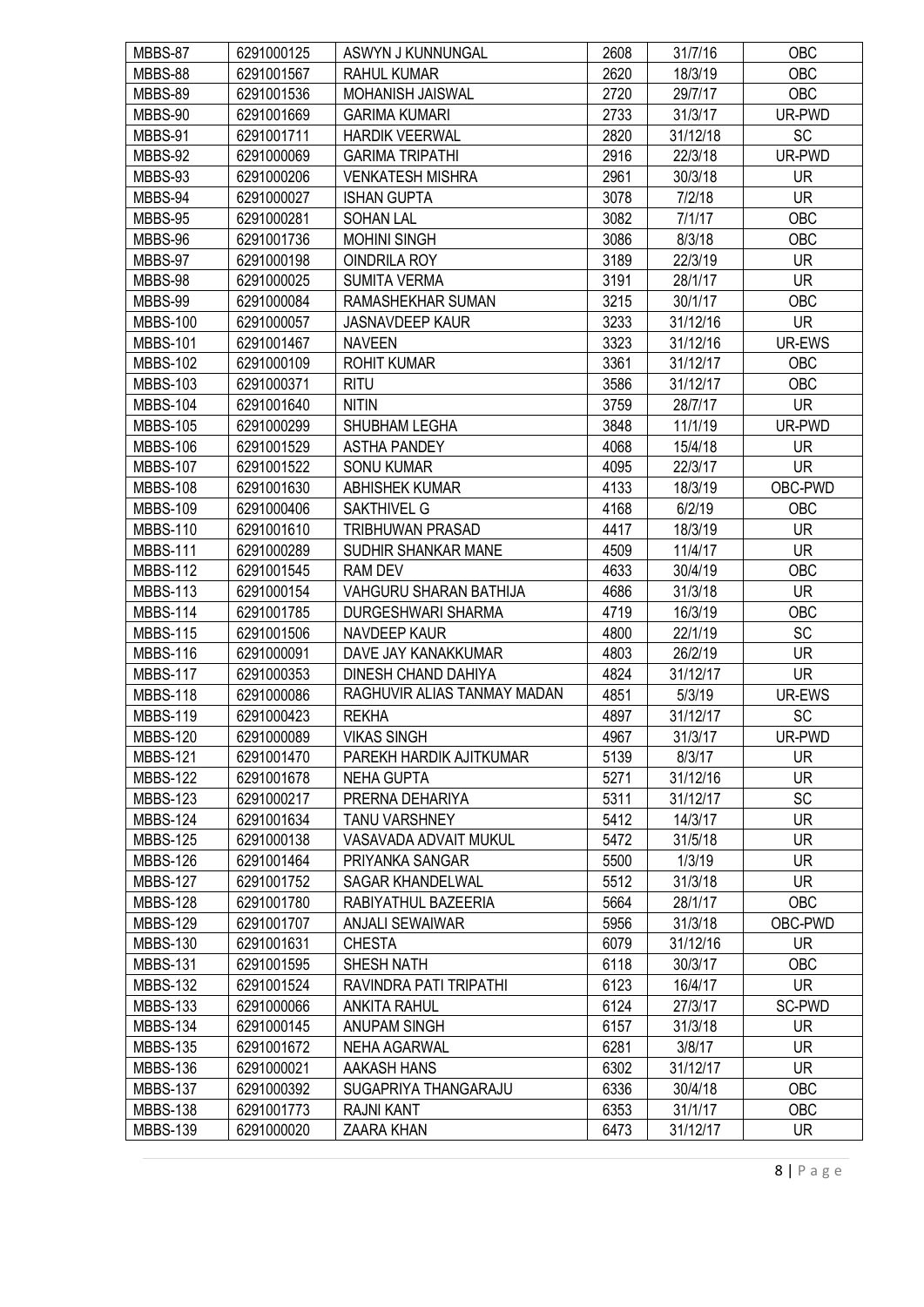| <b>MBBS-140</b> | 6291000031 | ANANYA PATRA                  | 6617  | 20/8/16  | UR.        |
|-----------------|------------|-------------------------------|-------|----------|------------|
| <b>MBBS-141</b> | 6291000216 | ANDANI RUPESH RAMESHBHAI      | 6632  | 6/7/18   | <b>UR</b>  |
| <b>MBBS-142</b> | 6291000436 | POONAM DAGAR                  | 6673  | 31/12/16 | <b>UR</b>  |
| <b>MBBS-143</b> | 6291000097 | KHATEEB JAVED                 | 7075  | 7/4/17   | <b>UR</b>  |
| MBBS-144        | 6291000207 | YOGESH JAISWAL                | 7149  | 31/3/18  | <b>OBC</b> |
| <b>MBBS-145</b> | 6291000204 | SNIGDHA SHARMA                | 7215  | 28/2/18  | <b>UR</b>  |
| <b>MBBS-146</b> | 6291000339 | RAJ KUMAR VISHWAKARMA         | 7235  | 15/3/17  | OBC        |
| <b>MBBS-147</b> | 6291000152 | <b>JAMAL AHAMAD</b>           | 7237  | 28/3/17  | UR-PWD     |
| <b>MBBS-148</b> | 6291001787 | <b>BAJRANG LAL BISHNOI</b>    | 7286  | 16/3/19  | <b>UR</b>  |
| <b>MBBS-149</b> | 6291000267 | POONAM TOMAR                  | 7297  | 31/3/18  | <b>UR</b>  |
| <b>MBBS-150</b> | 6291000290 | <b>SRISHTI JAISWAL</b>        | 7344  | 31/3/18  | OBC-PWD    |
| <b>MBBS-151</b> | 6291001525 | PEERZADA SAREER KHURSHED      | 7398  | 6/11/17  | UR-PWD     |
| <b>MBBS-152</b> | 6291000296 | <b>BHAGIRATH RAM</b>          | 7420  | 26/3/19  | <b>OBC</b> |
| <b>MBBS-153</b> | 6291000096 | AJAY KUMAR SAINI              | 7457  | 20/3/17  | <b>OBC</b> |
| <b>MBBS-154</b> | 6291000214 | <b>RAUNAQ PURI</b>            | 7560  | 18/3/19  | <b>UR</b>  |
| <b>MBBS-155</b> | 6291000467 | <b>SVATI UMAR</b>             | 7673  | 31/3/17  | UR-EWS     |
| <b>MBBS-156</b> | 6291000079 | <b>INDRANIL KARMAKAR</b>      | 7708  | 22/3/17  | <b>UR</b>  |
|                 | 6291000300 |                               | 7796  |          | OBC-PWD    |
| <b>MBBS-157</b> |            | MANISHA GULIYA                |       | 31/12/16 |            |
| <b>MBBS-158</b> | 6291000215 | <b>GARIMA DWIVEDI</b>         | 7926  | 6/3/18   | <b>UR</b>  |
| <b>MBBS-159</b> | 6291001513 | SIBASISH PATRO                | 8004  | 30/1/18  | OBC        |
| <b>MBBS-160</b> | 6291000209 | SONIKA SHARMA                 | 8167  | 22/1/19  | <b>UR</b>  |
| <b>MBBS-161</b> | 6291001614 | <b>HEMANT KUMAR</b>           | 8310  | 22/3/19  | <b>UR</b>  |
| <b>MBBS-162</b> | 6291001551 | PRAVEEN SINGH                 | 8317  | 23/3/19  | UR-PWD     |
| <b>MBBS-163</b> | 6291001674 | YUVRAJ SINGH JAGRAWAT         | 8504  | 7/11/16  | <b>UR</b>  |
| <b>MBBS-164</b> | 6291000399 | <b>RISHABH</b>                | 8637  | 31/3/18  | <b>UR</b>  |
| <b>MBBS-165</b> | 6291001586 | POOJA MANGROLIA               | 8665  | 30/3/17  | SC         |
| <b>MBBS-166</b> | 6291000318 | RAJU SHRESTHA                 | 8905  | 15/10/17 | UR-PWD     |
| <b>MBBS-167</b> | 6291001704 | <b>VIRENDRA KUMAR ANAND</b>   | 9085  | 22/3/18  | OBC        |
| <b>MBBS-168</b> | 6291000063 | CHOPDA VIRABHAI GODABHAI      | 9209  | 31/12/16 | OBC        |
| <b>MBBS-169</b> | 6291000416 | PRITPAL SINGH SAINI           | 9250  | 31/3/18  | OBC        |
| <b>MBBS-170</b> | 6291001520 | ADITI SADANAND PATTANAIK      | 9302  | 13/2/17  | <b>UR</b>  |
| <b>MBBS-171</b> | 6291000095 | <b>TANYA GROVER</b>           | 9305  | 15/3/19  | <b>UR</b>  |
| <b>MBBS-172</b> | 6291000305 | <b>NEELAM KUMARI</b>          | 9323  | 27/1/19  | <b>UR</b>  |
| <b>MBBS-173</b> | 6291000117 | PRATEEK KUMAR                 | 9350  | 12/2/19  | OBC        |
| <b>MBBS-174</b> | 6291001601 | <b>MAHESH KUMAR PRAJAPATI</b> | 9364  | 31/3/19  | UR-PWD     |
| <b>MBBS-175</b> | 6291001484 | <b>JUBIN NAIN</b>             | 9394  | 28/7/16  | UR.        |
| <b>MBBS-176</b> | 6291001656 | <b>GIRISH CHANDRA PATHAK</b>  | 9622  | 9/11/18  | UR-EWS     |
| <b>MBBS-177</b> | 6291000385 | <b>ABHISHEK SAHANI</b>        | 9664  | 22/5/19  | <b>ST</b>  |
| <b>MBBS-178</b> | 6291000169 | SHUBHENDU SINGH               | 9676  | 31/3/19  | OBC        |
| <b>MBBS-179</b> | 6291001457 | HARDEEP KUMAR SINGH           | 9741  | 29/7/16  | OBC        |
| <b>MBBS-180</b> | 6291001638 | KORAT MAMATA RAMESHBHAI       | 9917  | 9/3/19   | UR.        |
| <b>MBBS-181</b> | 6291000076 | ADWITIYA RAY                  | 10063 | 22/3/19  | UR-EWS     |
| <b>MBBS-182</b> | 6291000259 | <b>GUPTA JUHI MAHENDRA</b>    | 10073 | 3/1/17   | <b>UR</b>  |
| <b>MBBS-183</b> | 6291000314 | <b>NITISH JAIN</b>            | 10114 | 31/12/18 | UR-PWD     |
| <b>MBBS-184</b> | 6291000270 | S M EHTESHAM                  | 10119 | 12/3/19  | UR-PWD     |
| <b>MBBS-185</b> | 6291001530 | RANDHIR JHA                   | 10210 | 15/3/19  | <b>UR</b>  |
| <b>MBBS-186</b> | 6291000112 | REHANA PANDURANGI             | 10341 | 1/7/17   | UR-PWD     |
| <b>MBBS-187</b> | 6291001766 | <b>VAGISH TRIPATHI</b>        | 10446 | 31/3/18  | UR         |
| <b>MBBS-188</b> | 6291001535 | <b>GOPAL BEDIA</b>            | 10677 | 22/3/19  | <b>UR</b>  |
| <b>MBBS-189</b> | 6291000071 | PRIYARANJAN SETHY             | 10695 | 29/9/17  | <b>SC</b>  |
| <b>MBBS-190</b> | 6291000372 | <b>ALOK SINGH</b>             | 10733 | 27/2/18  | UR-EWS-PWD |
| <b>MBBS-191</b> | 6291001757 | SHREYAS SHUKLA                | 10806 | 31/3/18  | UR-PWD     |
| <b>MBBS-192</b> | 6291001684 | <b>CHANDAN KUMAR</b>          | 10809 | 31/3/19  | UR-PWD     |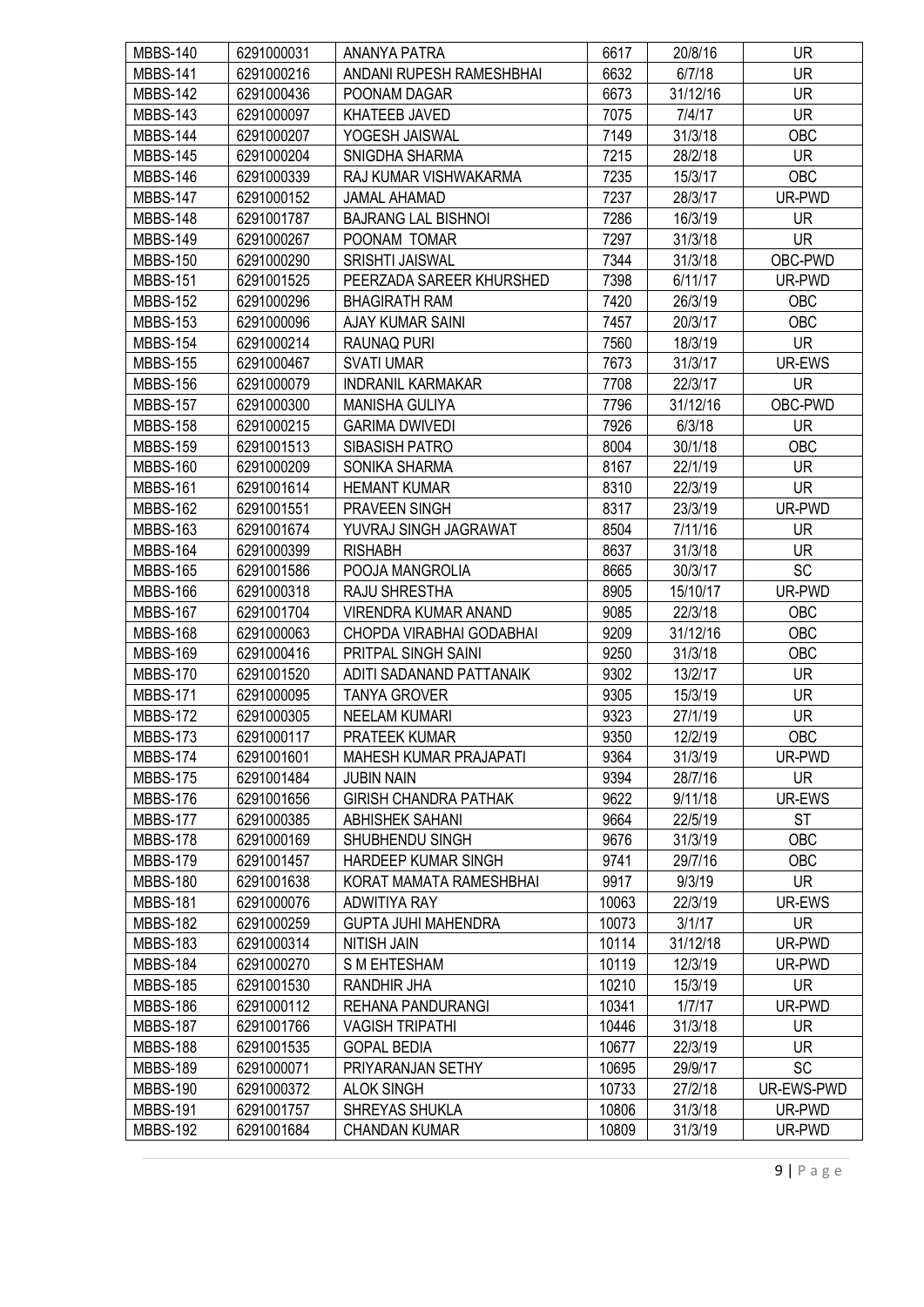| <b>MBBS-193</b> | 6291000149 | <b>BHARTENDU</b>              | 10833 | 18/3/19  | <b>UR</b>  |
|-----------------|------------|-------------------------------|-------|----------|------------|
| <b>MBBS-194</b> | 6291001764 | <b>ABHINAV MISHRA</b>         | 10905 | 20/3/17  | <b>UR</b>  |
| <b>MBBS-195</b> | 6291000115 | <b>CHANDAN KUMAR SINGH</b>    | 11084 | 18/3/19  | OBC-PWD    |
| <b>MBBS-196</b> | 6291000185 | <b>TILAK JASWAR</b>           | 11086 | 20/3/19  | SC         |
| <b>MBBS-197</b> | 6291000255 | <b>SUMERA BHATI</b>           | 11098 | 21/8/17  | <b>UR</b>  |
| <b>MBBS-198</b> | 6291000002 | NIRANJAN KUMAR                | 11140 | 19/10/16 | OBC        |
| <b>MBBS-199</b> | 6291000407 | <b>GANDHILE BADRI PRAKASH</b> | 11206 | 11/6/18  | <b>UR</b>  |
| <b>MBBS-200</b> | 6291000343 | <b>VIBHOR SHUKLA</b>          | 11301 | 17/3/17  | <b>UR</b>  |
| <b>MBBS-201</b> | 6291000118 | ATA MOHUMMED                  | 11433 | 31/3/19  | OBC        |
| <b>MBBS-202</b> | 6291001747 | DEEPSHIKHA CHAUDHARY          | 11487 | 31/12/17 | SC-PWD     |
| <b>MBBS-203</b> | 6291001540 | <b>GYANENDRA KUMAR</b>        | 11735 | 31/3/17  | SC         |
| <b>MBBS-204</b> | 6291000419 | <b>SUSHIL KUMAR</b>           | 11797 | 31/3/18  | OBC        |
| <b>MBBS-205</b> | 6291000250 | ANUBHAV KATYAL                | 12036 | 31/12/18 | UR         |
| <b>MBBS-206</b> | 6291000437 | BHAVNA MAYVAD                 | 12058 | 31/3/17  | <b>UR</b>  |
| <b>MBBS-207</b> | 6291001665 | <b>VINIT KUMAR JAIN</b>       | 12185 | 28/2/19  | <b>UR</b>  |
| <b>MBBS-208</b> | 6291001661 | <b>BIBHAW KUMAR PANDEY</b>    | 12205 | 31/3/19  | <b>UR</b>  |
| <b>MBBS-209</b> | 6291001584 | <b>SOMYA RANJAN</b>           | 12363 | 5/3/17   | OBC        |
| <b>MBBS-210</b> | 6291001738 | <b>NEERAJ KUMAR</b>           | 12442 | 25/8/18  | OBC        |
| <b>MBBS-211</b> | 6291000369 | <b>NITIN</b>                  | 12533 | 31/3/17  | OBC        |
| <b>MBBS-212</b> | 6291000319 | <b>KAVIMATHI M</b>            | 12673 | 29/3/18  | OBC        |
| <b>MBBS-213</b> | 6291001624 | <b>SUMANT KUMAR GAUTAM</b>    | 12741 | 8/6/18   | SC-PWD     |
| <b>MBBS-214</b> | 6291000032 | <b>RASHMI KUMARI</b>          | 12988 | 9/2/17   | <b>SC</b>  |
| <b>MBBS-215</b> | 6291001663 | NITEEN KUMARI                 | 13157 | 31/3/18  | <b>OBC</b> |
| <b>MBBS-216</b> | 6291001458 | ABHINAV SRIVASTAVA            | 13163 | 27/3/19  | <b>UR</b>  |
| <b>MBBS-217</b> | 6291001666 | PRAJWAL SHETTY                | 13209 | 3/4/19   | UR-PWD     |
| <b>MBBS-218</b> | 6291000352 | PRADEEP KUMAR SINGH           | 13279 | 12/3/18  | OBC        |
| <b>MBBS-219</b> | 6291001737 | <b>URVASHI MEHRA</b>          | 13419 | 31/3/18  | <b>SC</b>  |
| <b>MBBS-220</b> | 6291000404 | <b>MANISH SHUKLA</b>          | 13426 | 21/3/19  | UR-PWD     |
| <b>MBBS-221</b> | 6291001568 | <b>ABHINAV VERMA</b>          | 13479 | 30/1/17  | OBC        |
| <b>MBBS-222</b> | 6291000241 | <b>ASHISH KUMAR</b>           | 13514 | 29/7/17  | <b>OBC</b> |
| <b>MBBS-223</b> | 6291000278 | <b>ANKIT SHAH</b>             | 13559 | 16/3/19  | <b>UR</b>  |
| <b>MBBS-224</b> | 6291000085 | ANAND PRAKASH PANDEY          | 13599 | 15/3/17  | <b>UR</b>  |
| <b>MBBS-225</b> | 6291001554 | <b>SAHIL</b>                  | 13632 | 31/12/18 | <b>UR</b>  |
| <b>MBBS-226</b> | 6291001710 | DEEPANSHU                     | 13673 | 31/12/16 | SC         |
| <b>MBBS-227</b> | 6291000056 | <b>ADITEYA SUMAN</b>          | 13804 | 31/3/18  | SC         |
| <b>MBBS-228</b> | 6291000194 | PRASHANT KUMAR DIXIT          | 13877 | 31/3/17  | <b>UR</b>  |
| <b>MBBS-229</b> | 6291000011 | <b>KAPIL KUMAR</b>            | 13953 | 31/3/19  | UR-PWD     |
| <b>MBBS-230</b> | 6291001728 | <b>GAURAV VYAS</b>            | 14060 | 30/3/17  | <b>UR</b>  |
| <b>MBBS-231</b> | 6291000230 | <b>ESHUTOSH CHANDRA</b>       | 14117 | 31/3/17  | <b>UR</b>  |
| <b>MBBS-232</b> | 6291001643 | <b>VALLETI GOPIKRISHNA</b>    | 14132 | 12/4/17  | <b>SC</b>  |
| <b>MBBS-233</b> | 6291000390 | SHEFALI GHOSH                 | 14255 | 26/3/18  | UR.        |
| <b>MBBS-234</b> | 6291000355 | <b>JAYENDRA KARN</b>          | 14320 | 24/6/17  | <b>UR</b>  |
| <b>MBBS-235</b> | 6291000329 | SHASHI BHUSHAN                | 14322 | 30/4/19  | <b>UR</b>  |
| <b>MBBS-236</b> | 6291000035 | <b>DEVAUNSHI KAUL</b>         | 14356 | 31/12/18 | <b>UR</b>  |
| <b>MBBS-237</b> | 6291000446 | KARAN PAL LOYAL               | 14373 | 18/3/17  | OBC        |
| <b>MBBS-238</b> | 6291001589 | CHINTHAKINDI KRANTHI KUMAR    | 14436 | 31/12/16 | <b>UR</b>  |
| <b>MBBS-239</b> | 6291001724 | SACHIDANANDA NAHAK            | 14458 | 20/3/19  | OBC        |
| <b>MBBS-240</b> | 6291000435 | <b>SANT KUMAR</b>             | 14584 | 20/3/19  | OBC        |
| <b>MBBS-241</b> | 6291000167 | <b>HARSH KAUSHAL</b>          | 14624 | 26/1/19  | OBC        |
| <b>MBBS-242</b> | 6291001557 | PANKAJ KUMAR                  | 14767 | 20/3/19  | <b>OBC</b> |
| <b>MBBS-243</b> | 6291001698 | <b>DURGA DUTT</b>             | 14810 | 30/8/17  | SC-PWD     |
| <b>MBBS-244</b> | 6291000087 | <b>AMBIKESH PANDEY</b>        | 14905 | 30/3/18  | <b>UR</b>  |
| <b>MBBS-245</b> | 6291001703 | T DIVYA MURTY                 | 14995 | 22/1/18  | <b>SC</b>  |
|                 |            |                               |       |          |            |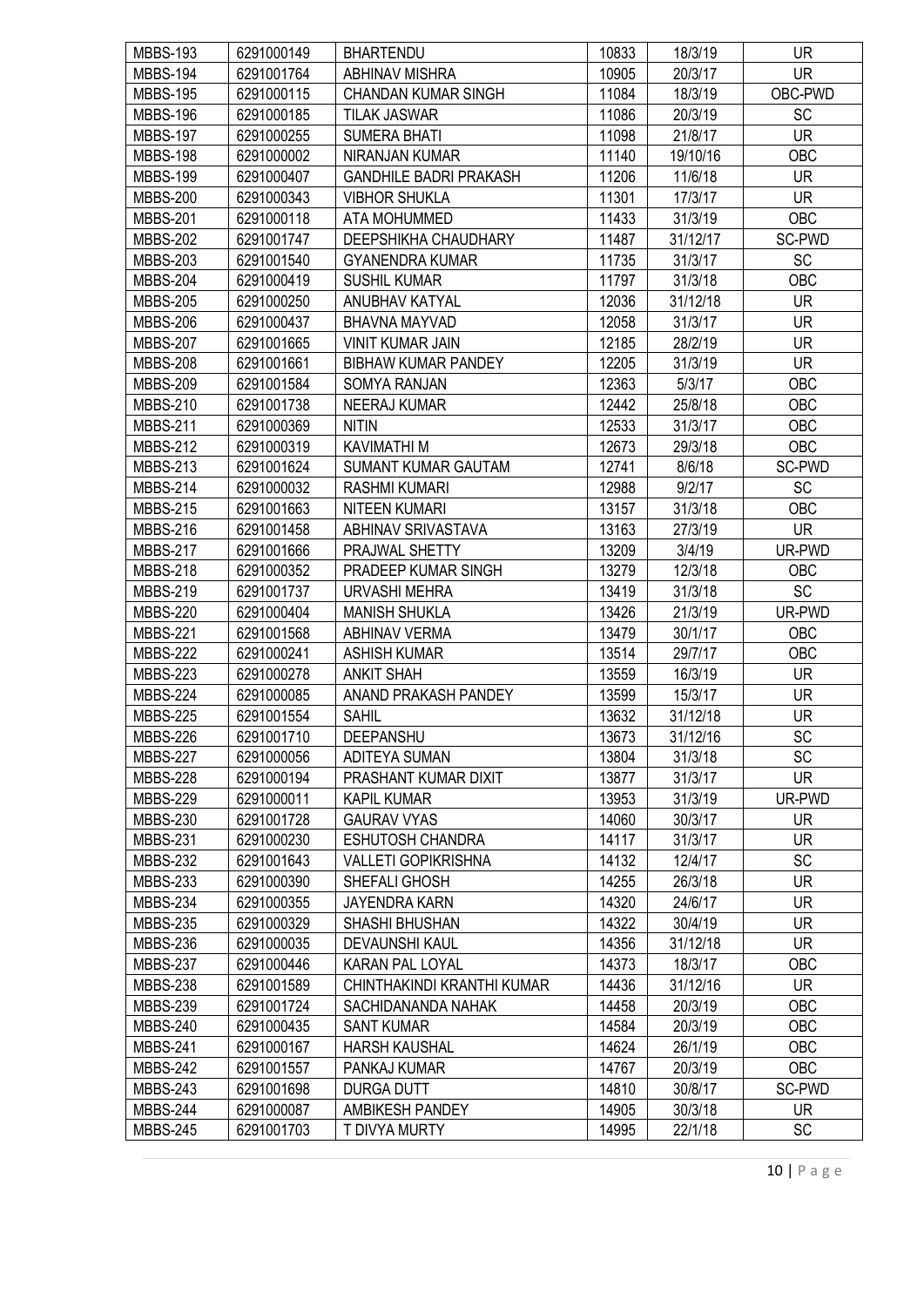| <b>MBBS-246</b>                    | 6291000006               | <b>SUFIA TALIB</b>                       | 15028          | 30/3/17            | <b>UR</b>           |
|------------------------------------|--------------------------|------------------------------------------|----------------|--------------------|---------------------|
| <b>MBBS-247</b>                    | 6291000458               | JITENDRA KUMAR SINGH                     | 15038          | 31/3/18            | OBC                 |
| <b>MBBS-248</b>                    | 6291000151               | <b>VEERENDRA KUMAR</b>                   | 15048          | 6/3/19             | <b>SC</b>           |
| <b>MBBS-249</b>                    | 6291000168               | <b>NAVEEN KUMAR SONKAR</b>               | 15091          | 12/3/19            | SC                  |
| <b>MBBS-250</b>                    | 6291001743               | RAM PRASAD BODA                          | 15395          | 13/4/17            | <b>ST</b>           |
| <b>MBBS-251</b>                    | 6291001512               | <b>VIVEK RAI</b>                         | 15445          | 17/5/19            | UR-PWD              |
| <b>MBBS-252</b>                    | 6291001499               | ADITYA PRATAP SINGH CHAUHAN              | 15453          | 29/3/18            | <b>UR</b>           |
| <b>MBBS-253</b>                    | 6291000303               | <b>MUTHUSANKAR</b>                       | 15572          | 15/3/19            | OBC                 |
| <b>MBBS-254</b>                    | 6291001644               | <b>RITIKA CHUGH</b>                      | 15706          | 31/12/17           | <b>UR</b>           |
| <b>MBBS-255</b>                    | 6291000398               | <b>SUNIL KUMAR VERMA</b>                 | 15906          | 15/10/17           | OBC                 |
| <b>MBBS-256</b>                    | 6291001717               | <b>AVINASH KUMAR</b>                     | 16064          | 18/3/19            | UR-EWS              |
| <b>MBBS-257</b>                    | 6291001527               | ABHISHEK KUMAR MISHRA                    | 16169          | 31/3/17            | UR.                 |
| <b>MBBS-258</b>                    | 6291000192               | YAKKALA NAGARAJU                         | 16176          | 10/6/18            | UR-PWD              |
| <b>MBBS-259</b>                    | 6291000019               | KULDEEP KUREEL                           | 16214          | 27/3/19            | SC                  |
| <b>MBBS-260</b>                    | 6291000397               | <b>MD SAJID ANWAR ANSARI</b>             | 16267          | 25/5/18            | UR-PWD              |
| <b>MBBS-261</b>                    | 6291000354               | <b>ANKITA MUKUL</b>                      | 16351          | 25/7/17            | <b>UR</b>           |
| <b>MBBS-262</b>                    | 6291000279               | <b>ROBIN TYAGI</b>                       | 16356          | 31/3/18            | UR-PWD              |
| <b>MBBS-263</b>                    | 6291000233               | <b>SAMRIDHI SINGH</b>                    | 16422          | 31/3/17            | <b>UR</b>           |
| <b>MBBS-264</b>                    | 6291001491               | POOJA VERMA                              | 16490          | 31/3/17            | <b>SC</b>           |
| <b>MBBS-265</b>                    | 6291000235               | JITENDRA MAHATO                          | 16579          | 25/5/17            | ST-PWD              |
| <b>MBBS-266</b>                    | 6291000268               | RAJASEKHAR APARNA                        | 16704          | 15/9/16            | <b>UR</b>           |
| <b>MBBS-267</b>                    | 6291001745               | <b>SUJEET KUMAR YADAV</b>                | 16712          | 17/10/17           | OBC                 |
| <b>MBBS-268</b>                    | 6291000308               | ANAND KUMAR KAUSHAL                      | 16745          | 14/1/19            | SC                  |
| <b>MBBS-269</b>                    | 6291001667               | BHARADWAJ AMITKUMAR VYAS                 | 16960          | 28/11/18           | <b>UR</b>           |
|                                    |                          |                                          |                |                    |                     |
| <b>MBBS-270</b>                    | 6291000082               | <b>RAJEEV KUMAR</b>                      | 17017<br>17187 | 4/3/19             | <b>UR</b><br>UR-PWD |
| <b>MBBS-271</b><br><b>MBBS-272</b> | 6291000277<br>6291001539 | <b>VIDYA SAGAR CHAUBEY</b><br>AMAR RAJ A | 17222          | 31/3/18<br>17/9/17 | UR-PWD              |
| <b>MBBS-273</b>                    | 6291000401               | <b>BHUVNESH BHARDWAJ</b>                 | 17269          | 16/3/19            | <b>UR</b>           |
| <b>MBBS-274</b>                    | 6291001646               | <b>JITENDRA BAHADUR</b>                  | 17277          | 31/3/18            | OBC                 |
| <b>MBBS-275</b>                    | 6291000310               | NAGENDRA KUMAR                           | 17324          | 17/8/16            | OBC                 |
| <b>MBBS-276</b>                    | 6291000334               | <b>MAMOON RASHEED</b>                    | 17423          | 23/8/17            | <b>UR</b>           |
|                                    |                          |                                          |                |                    |                     |
| <b>MBBS-277</b>                    | 6291000120<br>6291000200 | <b>KANDLA</b>                            | 17544          | 31/12/18           | <b>OBC</b>          |
| <b>MBBS-278</b>                    |                          | <b>BANDHAN KUMAR</b>                     | 17555          | 30/6/19            | ST-PWD              |
| <b>MBBS-279</b>                    | 6291000013               | SAGINTHAN S                              | 17692          | 28/1/17            | SC                  |
| <b>MBBS-280</b>                    | 6291000284               | <b>DIPAK SINGH</b>                       | 17871          | 29/3/18            | <b>ST</b>           |
| <b>MBBS-281</b>                    | 6291000269               | AKSHAY RAMDAS MAHALE                     | 17885          | 2/5/19             | <b>UR</b>           |
| <b>MBBS-282</b>                    | 6291000024               | <b>TOSHIKALA KHIAMN</b>                  | 17908          | 30/3/19            | <b>ST</b>           |
| <b>MBBS-283</b>                    | 6291000282               | <b>GURLEEN KAUR</b>                      | 17968          | 31/3/18            | SC-PWD              |
| <b>MBBS-284</b>                    | 6291000110               | RAVI PRAKASH                             | 18103          | 31/3/19            | OBC                 |
| <b>MBBS-285</b>                    | 6291000188               | MINHAJ UL ABEDIN                         | 18178          | 31/10/17           | UR.                 |
| <b>MBBS-286</b>                    | 6291000316               | <b>SUNNY</b>                             | 18180          | 31/3/19            | <b>SC</b>           |
| <b>MBBS-287</b>                    | 6291000389               | <b>VEERPAL GANGWAR</b>                   | 18241          | 28/3/19            | OBC-PWD             |
| <b>MBBS-288</b>                    | 6291001561               | SEJAL SANJAYKUMAR GHAEL                  | 18297          | 17/3/17            | UR.                 |
| <b>MBBS-289</b>                    | 6291000261               | SANCHIT BHATIA                           | 18313          | 2/3/19             | <b>UR</b>           |
| <b>MBBS-290</b>                    | 6291001670               | SHIV PRATAP MAURYA                       | 18391          | 31/3/18            | OBC                 |
| <b>MBBS-291</b>                    | 6291001645               | <b>MANMOHAN CHATURVEDI</b>               | 18413          | 30/3/19            | UR-EWS              |
| <b>MBBS-292</b>                    | 6291000232               | <b>AKASH NATH</b>                        | 18416          | 24/6/17            | OBC                 |
| <b>MBBS-293</b>                    | 6291000440               | <b>TREDAHUN BAMON</b>                    | 18718          | 3/6/17             | <b>ST</b>           |
| <b>MBBS-294</b>                    | 6291000052               | KOMALPREET KAUR                          | 18790          | 4/5/18             | <b>UR</b>           |
| <b>MBBS-295</b>                    | 6291000153               | KUMAR RAKESH ROSHAN                      | 18822          | 1/6/18             | <b>UR</b>           |
| <b>MBBS-296</b>                    | 6291000293               | PRASHUKA JAIN                            | 18848          | 26/3/19            | <b>UR</b>           |
| <b>MBBS-297</b>                    | 6291000442               | <b>BHARAT MITTAL</b>                     | 18868          | 31/3/17            | <b>UR</b>           |
| <b>MBBS-298</b>                    | 6291001776               | <b>VEER BHAN</b>                         | 19110          | 31/3/18            | SC-PWD              |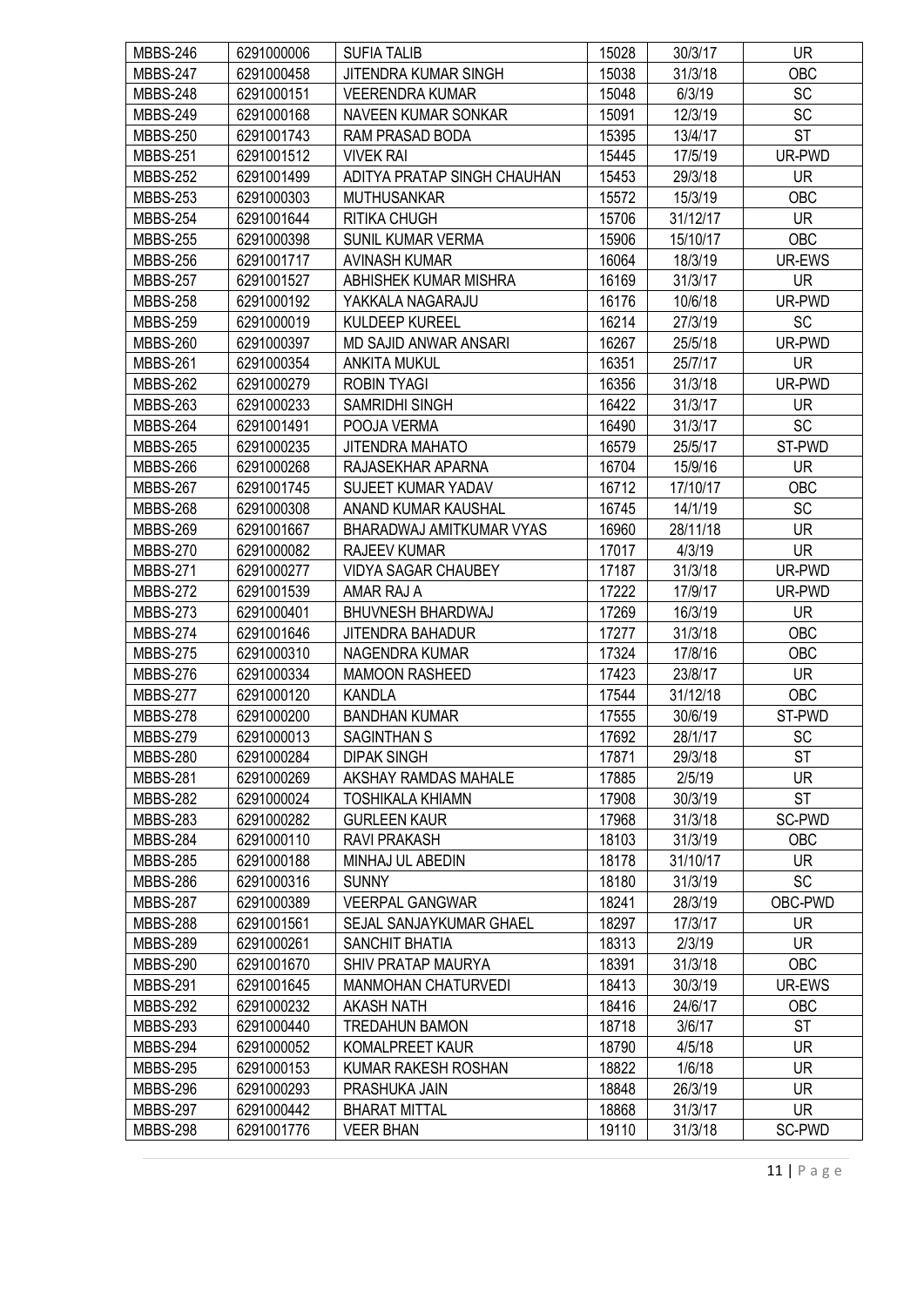| <b>MBBS-299</b>                    | 6291001742               | <b>MANOJ KUMAR</b>                   | 19253          | 28/2/17             | UR-EWS-PWD     |
|------------------------------------|--------------------------|--------------------------------------|----------------|---------------------|----------------|
| <b>MBBS-300</b>                    | 6291000322               | MALLYA AKSHAY BABURAO                | 19264          | 22/3/19             | <b>UR</b>      |
| <b>MBBS-301</b>                    | 6291000466               | <b>DILIP KUMAR SINGH</b>             | 19382          | 3/3/17              | OBC            |
| <b>MBBS-302</b>                    | 6291000050               | RAJ KUMAR GUPTA                      | 19424          | 12/8/16             | OBC-PWD        |
| <b>MBBS-303</b>                    | 6291001591               | <b>MANPREET SINGH</b>                | 19532          | 31/3/18             | SC-PWD         |
| <b>MBBS-304</b>                    | 6291000072               | <b>RUBY YADAV</b>                    | 19549          | 27/4/17             | <b>OBC</b>     |
| <b>MBBS-305</b>                    | 6291000123               | <b>CHANDAN KUMAR</b>                 | 19569          | 2/9/18              | <b>UR</b>      |
| <b>MBBS-306</b>                    | 6291001723               | <b>SARITA KUMARI GUPTA</b>           | 19586          | 31/3/17             | OBC            |
| <b>MBBS-307</b>                    | 6291000313               | MOHAMMAD SHARE ARAFAT                | 19625          | 20/12/17            | <b>UR</b>      |
| <b>MBBS-308</b>                    | 6291000053               | <b>VRINDA AGGARWAL</b>               | 19711          | 31/3/18             | <b>UR</b>      |
| <b>MBBS-309</b>                    | 6291001594               | <b>MANU CHAUHAN</b>                  | 19795          | 28/8/18             | <b>UR</b>      |
| <b>MBBS-310</b>                    | 6291001679               | SHIV PAL SAHU                        | 19801          | 6/10/17             | OBC            |
| <b>MBBS-311</b>                    | 6291000060               | NEELESHWAR TRIPATHI                  | 19880          | 30/3/18             | <b>UR</b>      |
| <b>MBBS-312</b>                    | 6291000393               | <b>AMIT KUMAR</b>                    | 19925          | 12/3/19             | SC             |
| <b>MBBS-313</b>                    | 6291001543               | <b>DIVYA BAJPAI</b>                  | 20006          | 30/8/18             | <b>UR</b>      |
| <b>MBBS-314</b>                    | 6291000408               | <b>MD BELAN</b>                      | 20120          | 28/2/19             | <b>UR</b>      |
| <b>MBBS-315</b>                    | 6291001654               | <b>SHIVAM GUPTA</b>                  | 20123          | 9/11/18             | OBC            |
| <b>MBBS-316</b>                    | 6291000422               | <b>BASVESHWAR DHADKAR</b>            | 20167          | 16/6/17             | OBC-PWD        |
| <b>MBBS-317</b>                    | 6291000227               | <b>VIKRANT</b>                       | 20193          | 31/3/19             | <b>OBC</b>     |
| <b>MBBS-318</b>                    | 6291000162               | <b>RAJIV RANJAN</b>                  | 20232          | 20/8/16             | OBC            |
| <b>MBBS-319</b>                    | 6291000193               | ARIPIKATLA ANUSHA                    | 20235          | 6/10/18             | <b>SC</b>      |
| <b>MBBS-320</b>                    | 6291000143               | ARUN KUMAR JAYANT                    | 20240          | 16/11/18            | SC             |
| <b>MBBS-321</b>                    | 6291000426               | <b>PRAVEEN KUMAR</b>                 | 20267          | 18/3/19             | SC-PWD         |
| <b>MBBS-322</b>                    | 6291000055               | MD MAHTAB ALAM                       | 20357          | 13/3/19             | OBC            |
|                                    |                          |                                      |                |                     |                |
| <b>MBBS-323</b>                    | 6291000078               | <b>ANURAG</b><br><b>MAJJI SWETHA</b> | 20379<br>20430 | 31/3/18             | OBC<br>OBC-PWD |
| <b>MBBS-324</b><br><b>MBBS-325</b> | 6291001485<br>6291001651 | UMRETIYA SHEFALI RAMESHKUMAR         | 20481          | 21/3/18<br>31/12/16 | <b>UR</b>      |
|                                    | 6291000093               |                                      |                |                     | <b>UR</b>      |
| <b>MBBS-326</b><br><b>MBBS-327</b> | 6291000048               | <b>RENU KUMARI</b><br>YATIKA SAGAR   | 20514<br>20560 | 24/6/19<br>31/12/18 | SC             |
| <b>MBBS-328</b>                    | 6291000044               | <b>SURENDRA SINGH</b>                | 20600          | 10/12/16            | <b>UR</b>      |
| <b>MBBS-329</b>                    | 6291000287               | <b>DEEPAK KUMAR</b>                  | 20785          | 3/11/18             | SC             |
|                                    | 6291000297               |                                      |                |                     | <b>UR</b>      |
| <b>MBBS-330</b>                    |                          | PRAMOD KUMAR KHANDA                  | 20809          | 31/10/17            | UR-EWS         |
| <b>MBBS-331</b>                    | 6291000378               | <b>NIDHI MISHRA</b>                  | 20840          | 15/12/17            |                |
| <b>MBBS-332</b>                    | 6291001695               | AMAR KUMAR                           | 20879          | 12/7/18             | SC             |
| <b>MBBS-333</b>                    | 6291000018               | RAJNIKANT PRASAD                     | 20900          | 12/3/19             | UR-PWD         |
| <b>MBBS-334</b>                    | 6291000317               | MD SHAHNAWAZ ALAM                    | 20907          | 15/3/19             | OBC            |
| <b>MBBS-335</b>                    | 6291000122               | <b>ANKIT KASHYAP</b>                 | 20997          | 29/3/18             | <b>UR</b>      |
| <b>MBBS-336</b>                    | 6291000424               | SHIVANI SINGH CHAUHAN                | 21019          | 20/3/19             | <b>UR</b>      |
| <b>MBBS-337</b>                    | 6291000251               | SAURAV KUMAR BHARATI                 | 21093          | 30/1/17             | SC             |
| <b>MBBS-338</b>                    | 6291000344               | <b>HASSAN JAMAL</b>                  | 21143          | 3/1/17              | OBC            |
| <b>MBBS-339</b>                    | 6291001559               | <b>NIKHIL MAURYA</b>                 | 21181          | 24/3/19             | <b>OBC</b>     |
| <b>MBBS-340</b>                    | 6291000213               | <b>KADAMBARI</b>                     | 21281          | 31/3/17             | <b>UR</b>      |
| <b>MBBS-341</b>                    | 6291001573               | DEEP ROY                             | 21354          | 7/3/17              | <b>UR</b>      |
| <b>MBBS-342</b>                    | 6291000262               | <b>BRIJESH CHANDRA YADAV</b>         | 21459          | 31/3/18             | OBC            |
| MBBS-343                           | 6291000121               | <b>JITENDRA KUMAR</b>                | 21467          | 18/3/18             | UR-PWD         |
| <b>MBBS-344</b>                    | 6291001549               | <b>KARTIK PASRICHA</b>               | 21474          | 31/3/18             | <b>UR</b>      |
| <b>MBBS-345</b>                    | 6291000327               | <b>SHADMA ANWAR</b>                  | 21524          | 30/3/17             | OBC            |
| <b>MBBS-346</b>                    | 6291001465               | <b>SHAMS AAGHAZ</b>                  | 21575          | 31/3/17             | <b>UR</b>      |
| <b>MBBS-347</b>                    | 6291000116               | ASHISH KUMAR SINGH                   | 21648          | 14/9/17             | <b>UR</b>      |
| <b>MBBS-348</b>                    | 6291000444               | <b>AKSHIT GUPTA</b>                  | 21735          | 31/3/18             | <b>UR</b>      |
| <b>MBBS-349</b>                    | 6291001786               | <b>KAMINI SATWAL</b>                 | 21739          | 31/3/18             | UR-PWD         |
| <b>MBBS-350</b>                    | 6291000119               | RAJ KUMAR RAM                        | 21824          | 17/7/18             | <b>SC</b>      |
| <b>MBBS-351</b>                    | 6291000376               | <b>SHRISHTI</b>                      | 21864          | 1/4/19              | <b>UR</b>      |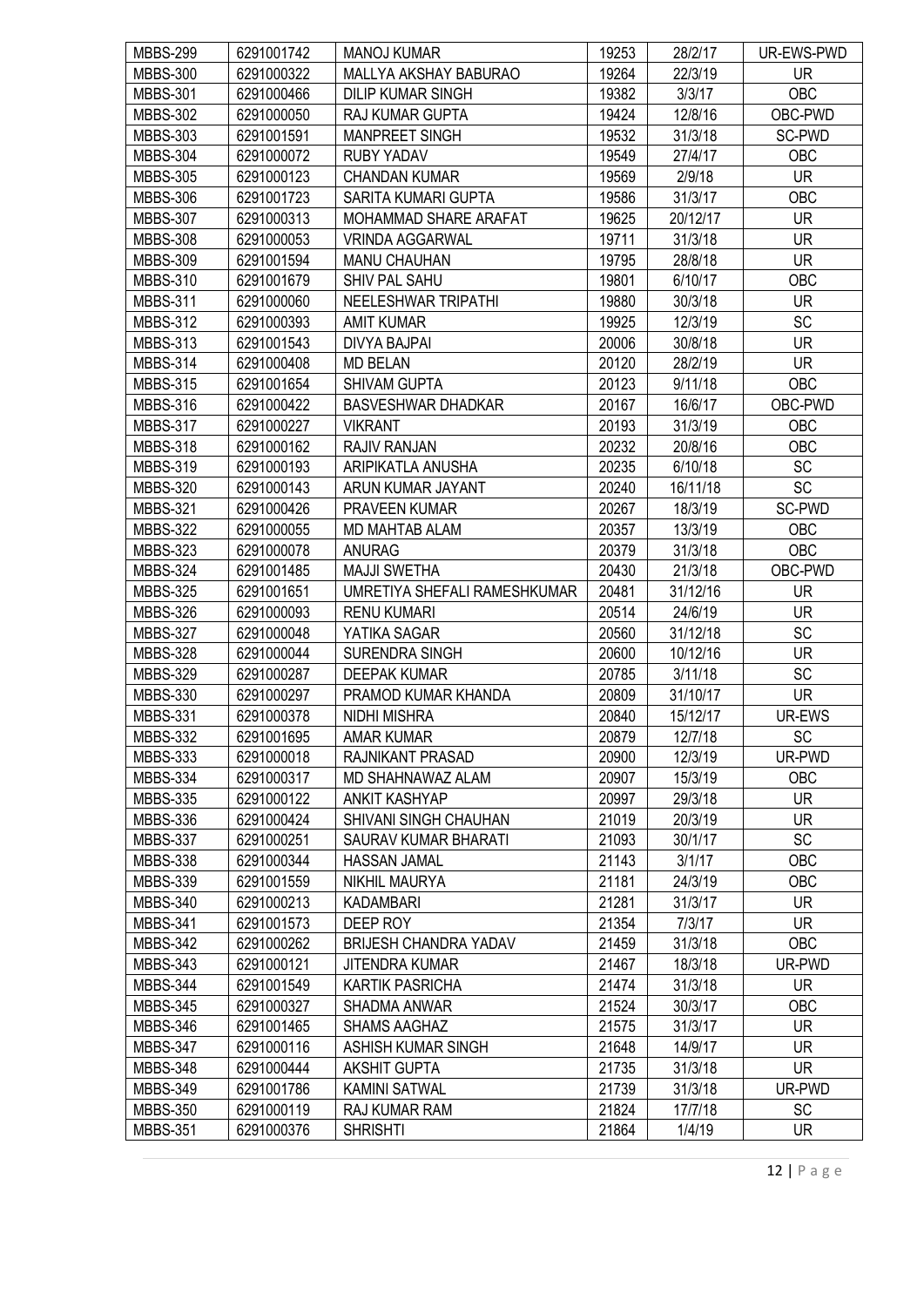| <b>MBBS-352</b> | 6291000034 | <b>MD EHSAN</b>               | 21935 | 15/3/19  | <b>OBC</b> |
|-----------------|------------|-------------------------------|-------|----------|------------|
| <b>MBBS-353</b> | 6291000108 | <b>IRFAN AHMAD DAR</b>        | 21998 | 1/8/17   | UR-PWD     |
| <b>MBBS-354</b> | 6291001655 | HIMANSHU ANAND                | 22069 | 31/3/19  | OBC-PWD    |
| <b>MBBS-355</b> | 6291000291 | <b>NIPUN GAUR</b>             | 22100 | 31/3/19  | <b>UR</b>  |
| <b>MBBS-356</b> | 6291000140 | MOHD DAOOD                    | 22218 | 3/6/17   | <b>OBC</b> |
| <b>MBBS-357</b> | 6291001468 | <b>ASHISH</b>                 | 22266 | 7/3/18   | <b>SC</b>  |
| <b>MBBS-358</b> | 6291001770 | <b>GHANSHYAM KUMAR</b>        | 22270 | 11/9/18  | OBC        |
| <b>MBBS-359</b> | 6291000026 | PREETI KUMARI                 | 22276 | 31/12/17 | <b>ST</b>  |
| <b>MBBS-360</b> | 6291001477 | VISHAL PRAKASH NANDESHWAR     | 22352 | 27/2/17  | SC         |
| <b>MBBS-361</b> | 6291001560 | <b>BHARAT BHUSHAN PATIDAR</b> | 22428 | 15/12/17 | UR-PWD     |
| <b>MBBS-362</b> | 6291001455 | WASEEM AKRAM                  | 22521 | 12/12/18 | <b>UR</b>  |
| <b>MBBS-363</b> | 6291001694 | YOGESH KUMAR JATAV            | 22536 | 28/8/16  | SC         |
| <b>MBBS-364</b> | 6291001734 | PINTU KUMAR SATYARTHI         | 22540 | 2/3/17   | SC         |
| <b>MBBS-365</b> | 6291000074 | ROHIT KUMAR SONI              | 22671 | 17/4/17  | OBC        |
| <b>MBBS-366</b> | 6291001580 | <b>RAJESH KUMAR</b>           | 22718 | 30/6/18  | <b>SC</b>  |
| <b>MBBS-367</b> | 6291000237 | SHEEBA IRSHAD                 | 22747 | 5/7/16   | <b>UR</b>  |
| <b>MBBS-368</b> | 6291000100 | <b>AMIT GUPTA</b>             | 22753 | 1/6/18   | UR-PWD     |
| <b>MBBS-369</b> | 6291000283 | PUJA KUMARI PASWAN            | 22758 | 25/3/19  | SC-PWD     |
| <b>MBBS-370</b> | 6291001658 | <b>RITESH KUMAR</b>           | 22780 | 28/2/17  | UR-PWD     |
| <b>MBBS-371</b> | 6291001563 | <b>JAWAHAR LAL</b>            | 22881 | 19/9/17  | SC-PWD     |
| <b>MBBS-372</b> | 6291000165 | <b>NISHIKANT KUMAR</b>        | 22955 | 9/2/17   | <b>OBC</b> |
| <b>MBBS-373</b> | 6291000323 | <b>SAROJ KUMAR</b>            | 23005 | 5/10/16  | SC         |
| <b>MBBS-374</b> | 6291000199 | <b>AMIT KUMAR</b>             | 23066 | 13/3/19  | OBC        |
| <b>MBBS-375</b> | 6291000364 | SANGEETA MAHANT               | 23095 | 3/6/17   | OBC        |
| <b>MBBS-376</b> | 6291000347 | <b>PRAVEEN KUMAR</b>          | 23110 | 14/3/18  | OBC-PWD    |
| <b>MBBS-377</b> | 6291000357 | RITU RAJ KUMAR                | 23117 | 6/3/18   | SC-PWD     |
| <b>MBBS-378</b> | 6291001671 | PRATEEK RAJPUT                | 23145 | 31/3/18  | OBC        |
| <b>MBBS-379</b> | 6291000202 | SURBHI NARAYANI AVASTHI       | 23202 | 31/3/17  | <b>UR</b>  |
| <b>MBBS-380</b> | 6291000080 | RAHUL YADAV                   | 23343 | 26/1/18  | UR-PWD     |
| <b>MBBS-381</b> | 6291000222 | SHUBHANGI SINGH               | 23445 | 22/1/18  | UR-PWD     |
| <b>MBBS-382</b> | 6291000099 | <b>VINOD KUMAR NOGIYA</b>     | 23475 | 14/3/19  | <b>SC</b>  |
| <b>MBBS-383</b> | 6291000365 | AKHILESH SINGH                | 23536 | 31/7/17  | SC-PWD     |
| <b>MBBS-384</b> | 6291000337 | YALAMURU ASHITA               | 23568 | 30/1/17  | <b>UR</b>  |
| <b>MBBS-385</b> | 6291001649 | <b>JAYSHREE</b>               | 23598 | 31/3/17  | <b>UR</b>  |
| <b>MBBS-386</b> | 6291000136 | <b>SUMIT KUMAR</b>            | 23736 | 18/3/19  | SC         |
| <b>MBBS-387</b> | 6291000421 | PREM KUMAR                    | 23849 | 7/12/17  | <b>UR</b>  |

# OVERALL RANK WISE LIST OF ELIGIBLE CANDIDATES NOT APPEARED IN AIIMS PG EXAM FOR MAY'2019 FOR JUNIOR RESIDENT (NON-ACADEMIC)-MBBS

## FOR MEDICAL POSTS (NOT APPEARED IN AIIMS PG EXAM)

| <b>COUNSELLING</b><br><b>CODE</b> | <b>CID NO</b> | <b>NAME</b>          | %AGE<br><b>WISE</b> | <b>INTERNSHIP</b><br><b>COMPLETIO</b> | CATG.      |
|-----------------------------------|---------------|----------------------|---------------------|---------------------------------------|------------|
| <b>MBBS-388</b>                   | 6291000156    | <b>SALMAN</b>        | 93.75               | 9/03/19                               | UR         |
| <b>MBBS-389</b>                   | 6291000438    | <b>BHARTI</b>        | 92.75               | 21/02/17                              | UR         |
| <b>MBBS-390</b>                   | 6291000001    | VED                  | 90.00               | 1/05/19                               | UR         |
| <b>MBBS-391</b>                   | 6291001596    | <b>ULFAT JAHAN</b>   | 81.33               | 17/08/16                              | UR         |
| <b>MBBS-392</b>                   | 6291000425    | SADDAM HUSAIN        | 76.67               | 3/06/17                               | UR         |
| <b>MBBS-393</b>                   | 6291001564    | MOHD AFZAL ANSARI    | 76.40               | 19/04/19                              | <b>OBC</b> |
| <b>MBBS-394</b>                   | 6291000462    | RAJAT                | 76.00               | 22/09/18                              | UR         |
| <b>MBBS-395</b>                   | 6291000075    | PEERZADA UMAR FAROOQ | 75.20               | 17/02/17                              | UR         |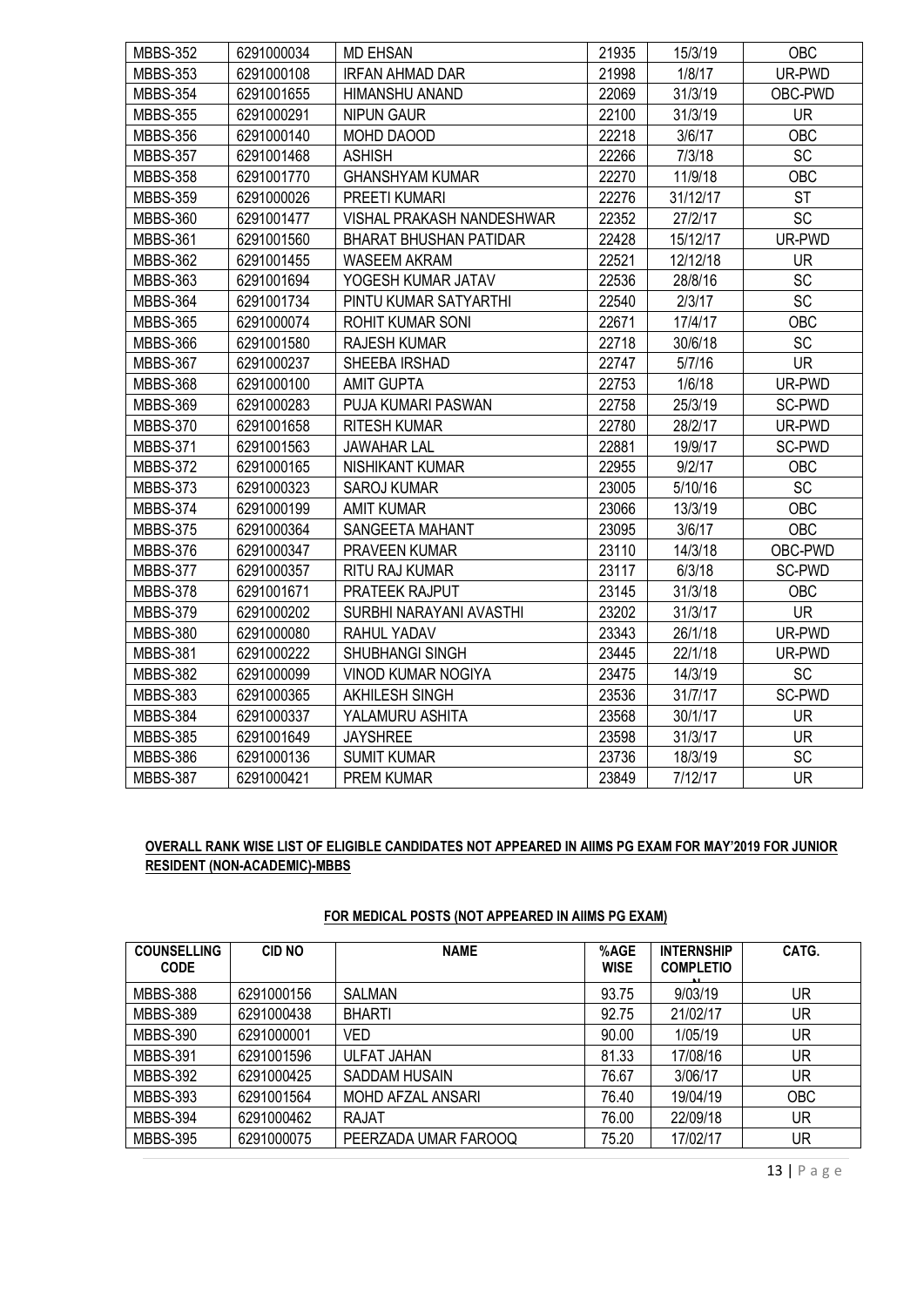| <b>MBBS-396</b> | 6291001532 | <b>DHIVAGAR</b>            | 75.00 | 27/05/17 | <b>OBC</b> |
|-----------------|------------|----------------------------|-------|----------|------------|
| <b>MBBS-397</b> | 6291000224 | <b>ANUPAM MITTAL</b>       | 74.71 | 7/05/18  | <b>UR</b>  |
| <b>MBBS-398</b> | 6291000160 | ROOPALI DAHIYA             | 74.57 | 25/05/19 | <b>UR</b>  |
| <b>MBBS-399</b> | 6291000223 | <b>AVINASH KUMAR</b>       | 73.95 | 17/11/18 | <b>UR</b>  |
| <b>MBBS-400</b> | 6291001713 | <b>HARSH MAHESHWARI</b>    | 72.90 | 30/03/18 | <b>UR</b>  |
| <b>MBBS-401</b> | 6291000245 | RICHA BAJAJ                | 71.84 | 30/06/17 | <b>UR</b>  |
| <b>MBBS-402</b> | 6291001611 | <b>MD PERWEZ ALAM</b>      | 71.68 | 15/10/18 | <b>UR</b>  |
| <b>MBBS-403</b> | 6291001495 | SANJAY B CHANDANAVAR       | 69.07 | 15/03/19 | <b>UR</b>  |
| <b>MBBS-404</b> | 6291000126 | SIDRA REYAZAT              | 68.12 | 31/03/17 | <b>UR</b>  |
| <b>MBBS-405</b> | 6291001626 | PALLAVI PANDEY             | 67.92 | 30/03/18 | <b>UR</b>  |
| <b>MBBS-406</b> | 6291001623 | <b>AKSHAY</b>              | 67.63 | 27/03/19 | <b>UR</b>  |
| <b>MBBS-407</b> | 6291000212 | ANSHULA ARORA              | 67.27 | 31/03/19 | <b>UR</b>  |
| <b>MBBS-408</b> | 6291001537 | <b>DEEPALI SINGH</b>       | 66.90 | 6/03/18  | <b>UR</b>  |
| <b>MBBS-409</b> | 6291000166 | <b>NIMISH KAPOOR</b>       | 66.57 | 31/03/18 | <b>UR</b>  |
| <b>MBBS-410</b> | 6291000325 | <b>ADITI TENGURIA</b>      | 66.33 | 31/03/19 | <b>UR</b>  |
| <b>MBBS-411</b> | 6291000258 | <b>HIMANSHI SINGH</b>      | 66.00 | 9/09/17  | <b>UR</b>  |
| <b>MBBS-412</b> | 6291001691 | ABDUL KADAR                | 65.08 | 28/03/19 | OBC        |
| <b>MBBS-413</b> | 6291000377 | <b>MANISHA</b>             | 64.98 | 31/03/19 | <b>UR</b>  |
| <b>MBBS-414</b> | 6291000171 | SIDHANT AHUJA              | 64.98 | 31/03/19 | <b>UR</b>  |
| <b>MBBS-415</b> | 6291000351 | <b>NAVEEN</b>              | 64.94 | 15/03/19 | <b>UR</b>  |
| <b>MBBS-416</b> | 6291001697 | AISHWARYA PATHAK           | 64.90 | 27/03/19 | <b>UR</b>  |
| <b>MBBS-417</b> | 6291000047 | POOJA DAGAR                | 64.57 | 31/03/18 | <b>UR</b>  |
|                 | 6291000276 | <b>SARGUN SANDHU</b>       | 64.33 | 31/03/19 | <b>UR</b>  |
| <b>MBBS-418</b> |            |                            |       |          |            |
| <b>MBBS-419</b> | 6291001664 | SNEHA SELVARAJ             | 64.33 | 25/03/18 | OBC        |
| <b>MBBS-420</b> | 6291001456 | <b>JAYANTI GUPTA</b>       | 64.20 | 31/03/18 | <b>UR</b>  |
| <b>MBBS-421</b> | 6291001493 | <b>ALOK PANDEY</b>         | 64.04 | 30/03/18 | <b>UR</b>  |
| <b>MBBS-422</b> | 6291001523 | <b>AFNAN</b>               | 63.67 | 18/05/19 | <b>UR</b>  |
| <b>MBBS-423</b> | 6291000430 | <b>RAHUL</b>               | 63.67 | 26/03/19 | UR         |
| <b>MBBS-424</b> | 6291000177 | SHIVANI CHOUDHARY          | 63.59 | 11/04/18 | <b>UR</b>  |
| <b>MBBS-425</b> | 6291001548 | PRANTIK BARMAN             | 63.27 | 27/03/19 | <b>UR</b>  |
| <b>MBBS-426</b> | 6291001469 | <b>HIMANSHU GAUTAM</b>     | 63.14 | 1/01/19  | <b>UR</b>  |
| <b>MBBS-427</b> | 6291001782 | <b>SURABHI SINGH</b>       | 63.14 | 31/03/17 | <b>UR</b>  |
| <b>MBBS-428</b> | 6291001622 | SANDEEP SINGH              | 63.10 | 27/03/19 | UR         |
| <b>MBBS-429</b> | 6291000441 | KASHIF ALI KHAN            | 63.02 | 27/03/19 | <b>UR</b>  |
| <b>MBBS-430</b> | 6291001750 | <b>PARTHIBAN</b>           | 63.00 | 27/03/19 | <b>UR</b>  |
| <b>MBBS-431</b> | 6291000366 | SANJEEV KUMAR DIXIT        | 62.90 | 2/04/19  | <b>UR</b>  |
| <b>MBBS-432</b> | 6291000350 | <b>ARUSHI CHANDEL</b>      | 62.90 | 27/03/19 | <b>UR</b>  |
| <b>MBBS-433</b> | 6291001478 | <b>SURBHI</b>              | 62.90 | 25/03/19 | <b>UR</b>  |
| <b>MBBS-434</b> | 6291001505 | MD MISBAH ULLAH            | 62.78 | 27/03/19 | <b>UR</b>  |
| <b>MBBS-435</b> | 6291001689 | AMARENDRA PRATAP SINGH     | 62.69 | 19/04/17 | <b>UR</b>  |
| MBBS-436        | 6291000360 | <b>DEEPA KHATRI</b>        | 62.67 | 26/03/19 | <b>UR</b>  |
| <b>MBBS-437</b> | 6291000039 | VADAVIYA NISHIT SHAMJIBHAI | 62.67 | 23/07/18 | <b>UR</b>  |
| <b>MBBS-438</b> | 6291001572 | ANAM KHAN                  | 62.67 | 26/03/18 | UR.        |
| <b>MBBS-439</b> | 6291001571 | ANAM                       | 62.67 | 24/03/18 | <b>UR</b>  |
| MBBS-440        | 6291001735 | <b>UPMA SHREE</b>          | 62.53 | 2/01/17  | <b>UR</b>  |
| <b>MBBS-441</b> | 6291001587 | KUMAR ADITYA               | 62.49 | 22/03/19 | <b>UR</b>  |
| <b>MBBS-442</b> | 6291000226 | <b>MANOJ KUMAR MAURYA</b>  | 62.49 | 16/02/19 | OBC        |
| <b>MBBS-443</b> | 6291001688 | VARSHA YADAV               | 62.33 | 27/03/19 | OBC        |
| <b>MBBS-444</b> | 6291000315 | SIDDHANT KUSHWAHA          | 62.20 | 31/03/19 | <b>UR</b>  |
| <b>MBBS-445</b> | 6291001692 | KOLARIKAL REVA GEORGE      | 62.00 | 26/03/19 | <b>UR</b>  |
| <b>MBBS-446</b> | 6291001489 | ANAHITA FATMA              | 62.00 | 1/07/16  | <b>UR</b>  |
| <b>MBBS-447</b> | 6291001621 | <b>ASHA MEENA</b>          | 61.96 | 30/03/19 | <b>ST</b>  |
| <b>MBBS-448</b> | 6291001753 | <b>ABHINAV SINGH</b>       | 61.76 | 15/03/19 | <b>UR</b>  |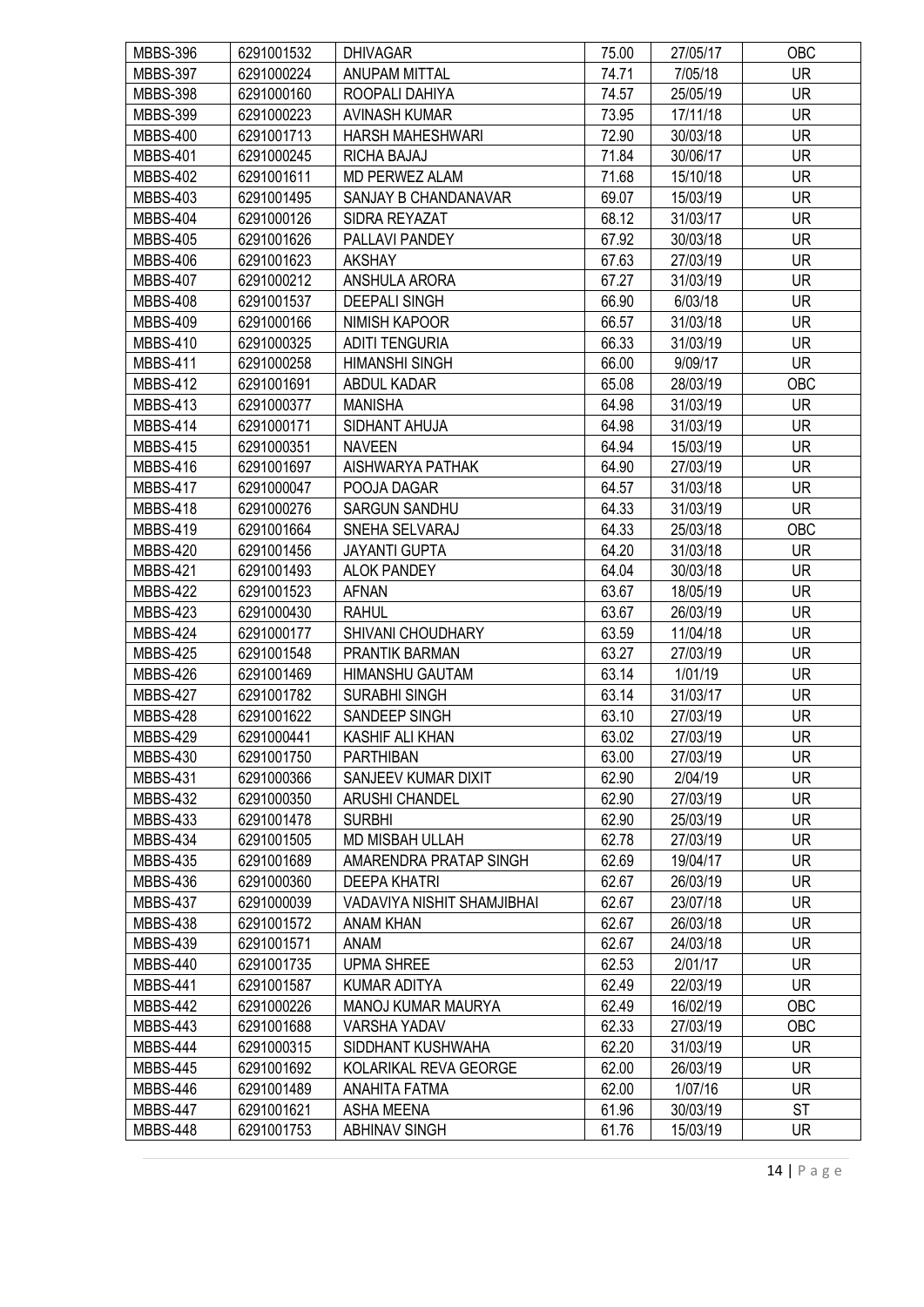| <b>MBBS-449</b> | 6291000449 | <b>ISTIAQUE AHMED</b>         | 61.74 | 5/03/18  | UR-EWS     |
|-----------------|------------|-------------------------------|-------|----------|------------|
| <b>MBBS-450</b> | 6291000225 | <b>AAKASH</b>                 | 61.71 | 31/03/19 | <b>UR</b>  |
| <b>MBBS-451</b> | 6291001608 | <b>ARCHANA</b>                | 61.71 | 31/03/19 | SC         |
| <b>MBBS-452</b> | 6291001668 | <b>ARPITA</b>                 | 61.55 | 30/03/18 | <b>UR</b>  |
| <b>MBBS-453</b> | 6291001650 | <b>SHIVANI BEDI</b>           | 61.43 | 15/03/19 | <b>UR</b>  |
| <b>MBBS-454</b> | 6291000272 | <b>BHARDA GAUTAM MOHAN</b>    | 61.33 | 11/06/18 | OBC        |
| <b>MBBS-455</b> | 6291001731 | <b>PRAGYA</b>                 | 61.33 | 29/03/18 | <b>UR</b>  |
| <b>MBBS-456</b> | 6291001769 | <b>RAJAT PATIDAR</b>          | 61.31 | 31/03/18 | OBC        |
| <b>MBBS-457</b> | 6291001579 | <b>SHIVAM YADAV</b>           | 61.27 | 31/03/19 | OBC        |
| <b>MBBS-458</b> | 6291001516 | <b>ASHUTOSH VERMA</b>         | 61.27 | 28/03/19 | OBC        |
| <b>MBBS-459</b> | 6291001475 | SARTHI MANCHANDA              | 61.27 | 12/02/19 | <b>UR</b>  |
| <b>MBBS-460</b> | 6291001618 | PRADYUMNA SINGH               | 61.18 | 9/02/18  | UR-EWS     |
| <b>MBBS-461</b> | 6291000417 | <b>SUJEET KUMAR</b>           | 61.06 | 18/03/19 | <b>SC</b>  |
| <b>MBBS-462</b> | 6291001788 | AJAYA SINGH CHAUHAN           | 61.03 | 4/03/19  | <b>UR</b>  |
| <b>MBBS-463</b> | 6291000247 | <b>DIGVIJAY SINGH RATHORE</b> | 60.90 | 16/02/19 | OBC        |
| <b>MBBS-464</b> | 6291000263 | SWADHA JAIN                   | 60.86 | 31/03/17 | <b>UR</b>  |
| <b>MBBS-465</b> | 6291000201 | ASHUTOSH KUMAR PANDEY         | 60.73 | 31/01/19 | <b>UR</b>  |
| <b>MBBS-466</b> | 6291000433 | <b>TARUN KUMAR YADAV</b>      | 60.67 | 11/06/18 | OBC        |
|                 |            |                               |       |          | OBC        |
| <b>MBBS-467</b> | 6291001466 | <b>VIKAS KUMAR</b>            | 60.67 | 5/06/18  |            |
| <b>MBBS-468</b> | 6291001476 | NITISH KUMAR BHARDWAJ         | 60.61 | 14/03/19 | OBC        |
| <b>MBBS-469</b> | 6291001639 | SAHIL GOYAL                   | 60.24 | 31/03/19 | UR         |
| <b>MBBS-470</b> | 6291000332 | DINESHWAR KUMAR RAI           | 60.12 | 22/03/19 | <b>UR</b>  |
| <b>MBBS-471</b> | 6291001768 | SHEFALI GAUAM                 | 60.12 | 31/03/17 | SC         |
| <b>MBBS-472</b> | 6291001609 | <b>SHWETA VERMA</b>           | 60.00 | 31/03/19 | <b>UR</b>  |
| <b>MBBS-473</b> | 6291001741 | ANURAJ SINGH PARIHAR          | 59.92 | 29/12/18 | <b>UR</b>  |
| <b>MBBS-474</b> | 6291000409 | <b>NAVNEET KUMAR</b>          | 59.86 | 29/08/17 | OBC        |
| <b>MBBS-475</b> | 6291001702 | RITIKIA CAUDHARY              | 59.83 | 31/03/17 | <b>UR</b>  |
| <b>MBBS-476</b> | 6291001778 | <b>JAKU BANSAL</b>            | 59.76 | 31/03/18 | <b>UR</b>  |
| <b>MBBS-477</b> | 6291001507 | AHMAD RAZA                    | 59.51 | 31/03/19 | <b>UR</b>  |
| <b>MBBS-478</b> | 6291000324 | <b>SEEMA KUMARI</b>           | 59.51 | 31/03/19 | OBC        |
| <b>MBBS-479</b> | 6291000041 | <b>ADITI KHANNA</b>           | 59.51 | 31/08/17 | <b>UR</b>  |
| <b>MBBS-480</b> | 6291001462 | <b>SWATI BANSAL</b>           | 59.43 | 31/03/19 | <b>UR</b>  |
| <b>MBBS-481</b> | 6291000361 | <b>GAURAV KUMAR</b>           | 59.35 | 29/03/19 | <b>UR</b>  |
| <b>MBBS-482</b> | 6291000017 | AKSHAY ASHOKRAO DHORE         | 59.35 | 16/02/19 | SC         |
| <b>MBBS-483</b> | 6291001515 | ROJA MOL KABEER               | 59.33 | 11/06/18 | <b>OBC</b> |
| <b>MBBS-484</b> | 6291000113 | <b>SEEMANS JAIN</b>           | 59.33 | 9/09/17  | <b>UR</b>  |
| <b>MBBS-485</b> | 6291001777 | SHAMSHEER ALAM                | 59.27 | 12/03/19 | UR-EWS     |
| <b>MBBS-486</b> | 6291001510 | <b>TAUSIF AHMED</b>           | 59.27 | 3/01/17  | OBC        |
| <b>MBBS-487</b> | 6291000127 | SARFARAZ ALM                  | 59.18 | 31/03/19 | OBC        |
| <b>MBBS-488</b> | 6291001487 | HEERENDRA SINGH JADON         | 59.10 | 11/01/18 | <b>UR</b>  |
| <b>MBBS-489</b> | 6291001620 | NIKHIL ANAND                  | 59.00 | 31/03/19 | <b>SC</b>  |
| <b>MBBS-490</b> | 6291001746 | MD ABDUR RAOOF                | 58.98 | 12/03/19 | OBC        |
| <b>MBBS-491</b> | 6291000265 | ADITYA KUMAR                  | 58.94 | 31/03/19 | <b>UR</b>  |
| <b>MBBS-492</b> | 6291000432 | <b>DIVYA SAVY</b>             | 58.90 | 3/01/19  | <b>UR</b>  |
| <b>MBBS-493</b> | 6291000211 | <b>KUNJA PATEL</b>            | 58.69 | 31/03/19 | OBC        |
| <b>MBBS-494</b> | 6291000131 | <b>KUMARI PINU</b>            | 58.69 | 29/03/17 | <b>UR</b>  |
| <b>MBBS-495</b> | 6291000326 | BENJAMIN RAYMOND SINGHDEV     | 58.67 | 26/03/19 | UR.        |
| <b>MBBS-496</b> | 6291001765 | ROSHAN SINGH                  | 58.65 | 15/03/19 | <b>UR</b>  |
| <b>MBBS-497</b> | 6291001749 | <b>VISHAL AGGARWAL</b>        | 58.57 | 15/03/19 | <b>UR</b>  |
| <b>MBBS-498</b> | 6291001602 | <b>ANIL KUMAR</b>             | 58.45 | 31/03/19 | OBC        |
| <b>MBBS-499</b> | 6291000280 | <b>LALIT SHARMA</b>           | 58.33 | 31/03/18 | OBC        |
| <b>MBBS-500</b> | 6291001657 | MAHENDRA PRATAP MAURYA        | 58.33 | 3/06/17  | OBC        |
| <b>MBBS-501</b> | 6291001553 | <b>VIKRAMKUMAR</b>            | 58.33 | 3/01/17  | OBC        |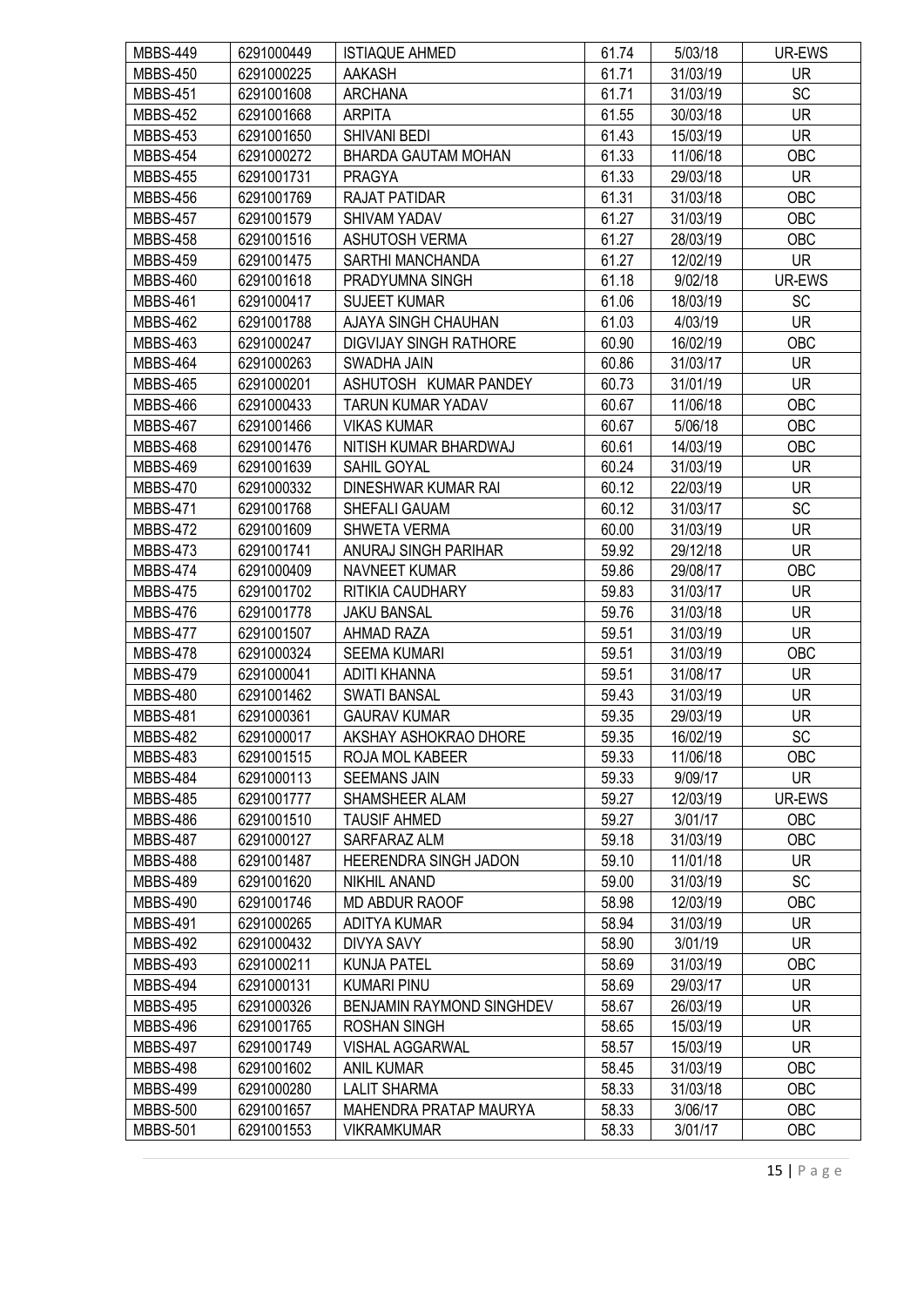| <b>MBBS-502</b> | 6291001569 | <b>BHUMIKA RAJPAL</b>            | 58.29 | 31/12/17 | <b>UR</b>  |
|-----------------|------------|----------------------------------|-------|----------|------------|
| <b>MBBS-503</b> | 6291000367 | <b>NISHU KUMARI</b>              | 58.29 | 7/12/17  | <b>UR</b>  |
| <b>MBBS-504</b> | 6291000362 | <b>AMIT KUMAR</b>                | 58.12 | 12/03/19 | OBC        |
| <b>MBBS-505</b> | 6291001482 | POTHURAJU SUDARSANA PRABHU       | 58.00 | 27/03/19 | <b>SC</b>  |
| <b>MBBS-506</b> | 6291000410 | <b>SUNIL</b>                     | 58.00 | 31/03/18 | <b>UR</b>  |
| <b>MBBS-507</b> | 6291000348 | YATENDER KUMAR                   | 57.96 | 31/03/19 | <b>UR</b>  |
| <b>MBBS-508</b> | 6291001454 | <b>MD IRFAN QUAISER SIDDIQUE</b> | 57.84 | 9/02/17  | OBC        |
| <b>MBBS-509</b> | 6291001754 | <b>GOPAL KRISHNA MAKWANA</b>     | 57.67 | 2/06/19  | OBC        |
| <b>MBBS-510</b> | 6291001547 | <b>BHARTI</b>                    | 57.63 | 31/03/18 | <b>UR</b>  |
| <b>MBBS-511</b> | 6291001696 | <b>MAYANK BHARDWAJ</b>           | 57.62 | 15/02/18 | <b>UR</b>  |
| <b>MBBS-512</b> | 6291001518 | <b>ASHUTOSH MISHRA</b>           | 57.59 | 28/03/19 | <b>UR</b>  |
| <b>MBBS-513</b> | 6291001761 | PAWANPREET SINGH                 | 57.43 | 31/03/18 | <b>UR</b>  |
| <b>MBBS-514</b> | 6291001722 | <b>VIJAY KUMAR</b>               | 57.43 | 31/01/17 | OBC        |
| <b>MBBS-515</b> | 6291001673 | <b>MEGHA SAINI</b>               | 57.39 | 31/03/17 | <b>OBC</b> |
| <b>MBBS-516</b> | 6291000253 | <b>JAGDEEP SINGH</b>             | 57.35 | 31/03/17 | <b>UR</b>  |
| <b>MBBS-517</b> | 6291001617 | NITIN KUMAR CHOUDHARY            | 57.33 | 20/03/19 | OBC        |
|                 | 6291001460 |                                  | 57.33 |          | OBC        |
| <b>MBBS-518</b> |            | <b>GARIMA GUPTA</b>              | 57.31 | 5/06/18  | OBC        |
| <b>MBBS-519</b> | 6291001453 | <b>GURDAYAL SINGH</b>            |       | 8/05/19  |            |
| <b>MBBS-520</b> | 6291001744 | ADITYA RAJ SINGH JHALA           | 57.31 | 29/12/18 | <b>UR</b>  |
| <b>MBBS-521</b> | 6291000379 | RAHUL GUPTA                      | 57.18 | 18/03/19 | OBC        |
| <b>MBBS-522</b> | 6291000405 | YATIN MALHOTRA                   | 57.14 | 18/06/19 | UR         |
| <b>MBBS-523</b> | 6291001779 | <b>PARUL SUHAG</b>               | 57.10 | 9/11/17  | <b>UR</b>  |
| <b>MBBS-524</b> | 6291001641 | <b>JITENDER KAUSHIK</b>          | 57.02 | 31/03/18 | <b>UR</b>  |
| <b>MBBS-525</b> | 6291001706 | <b>SEEMA KUMARI</b>              | 57.00 | 31/03/19 | <b>UR</b>  |
| <b>MBBS-526</b> | 6291001502 | DIPAK KUMAR THAKUR               | 57.00 | 8/08/18  | OBC        |
| <b>MBBS-527</b> | 6291000333 | PARUL DHINGRA                    | 56.94 | 15/03/19 | <b>UR</b>  |
| <b>MBBS-528</b> | 6291001599 | DHARMENDRA SINGH                 | 56.93 | 17/09/18 | <b>UR</b>  |
| <b>MBBS-529</b> | 6291000173 | <b>SHIVAM SHARMA</b>             | 56.61 | 21/01/19 | <b>UR</b>  |
| <b>MBBS-530</b> | 6291001652 | <b>SHASHANK SHEKHAR</b>          | 56.53 | 12/03/19 | ST-PWD     |
| <b>MBBS-531</b> | 6291000387 | <b>DEVENDRA SINGH</b>            | 56.41 | 31/03/17 | <b>UR</b>  |
| <b>MBBS-532</b> | 6291001784 | SADIQUE BIN NASEEM               | 56.33 | 31/03/19 | OBC        |
| <b>MBBS-533</b> | 6291000107 | <b>SAYANHA BISWAS</b>            | 56.20 | 31/03/18 | <b>UR</b>  |
| <b>MBBS-534</b> | 6291000205 | PATEL DHAVALKUMAR                | 56.00 | 1/04/19  | UR         |
| <b>MBBS-535</b> | 6291000147 | <b>ADITI SINGH</b>               | 56.00 | 31/03/19 | SC         |
| <b>MBBS-536</b> | 6291000454 | <b>BHUPENDRA SINGH GURJAR</b>    | 56.00 | 25/05/18 | <b>UR</b>  |
| <b>MBBS-537</b> | 6291000434 | KUMAR AMRENDRA                   | 56.00 | 11/04/17 | <b>OBC</b> |
| <b>MBBS-538</b> | 6291000271 | <b>VIKAS TANDON</b>              | 55.96 | 15/03/17 | <b>SC</b>  |
| <b>MBBS-539</b> | 6291000236 | <b>VISHWAJIT KUMAR</b>           | 55.96 | 31/07/16 | UR         |
| <b>MBBS-540</b> | 6291000342 | SANDEEP KUMAR                    | 55.92 | 12/03/19 | SC         |
| <b>MBBS-541</b> | 6291001762 | <b>ARUN KUMAR</b>                | 55.92 | 29/07/16 | <b>UR</b>  |
| <b>MBBS-542</b> | 6291000295 | <b>KAPIL AGRAWAL</b>             | 55.71 | 16/03/18 | <b>UR</b>  |
| <b>MBBS-543</b> | 6291000301 | ARPIT BENJAMIN KHORA             | 55.67 | 26/03/19 | UR.        |
| <b>MBBS-544</b> | 6291000383 | HIREN PRAVINBHAI CHATROLA        | 55.67 | 9/09/18  | UR         |
| <b>MBBS-545</b> | 6291001497 | PAWAN KUMAR BHASKAR              | 55.63 | 23/03/19 | <b>UR</b>  |
| <b>MBBS-546</b> | 6291000381 | PAWANDEEP KUMAR                  | 55.63 | 31/03/17 | UR         |
| <b>MBBS-547</b> | 6291001625 | ANU                              | 55.43 | 31/03/18 | UR         |
| <b>MBBS-548</b> | 6291000045 | <b>TARUN SHARMA</b>              | 55.37 | 15/04/17 | UR         |
| <b>MBBS-549</b> | 6291001511 | NISHANTA BHARATI                 | 55.35 | 6/03/18  | OBC        |
| <b>MBBS-550</b> | 6291001607 | <b>JEENA JUSTIN</b>              | 55.33 | 27/03/19 | OBC        |
| <b>MBBS-551</b> | 6291000244 | <b>MUKESH KUMAR</b>              | 55.31 | 9/03/19  | ST         |
| <b>MBBS-552</b> | 6291000428 | <b>SUNDUS JAMALI</b>             | 55.22 | 31/03/18 | UR         |
| <b>MBBS-553</b> | 6291000418 | DHEERAJ KUMAR KARN               | 55.18 | 12/03/19 | <b>SC</b>  |
| <b>MBBS-554</b> | 6291001597 | DEEPANSHU SHARMA                 | 55.10 | 31/03/18 | <b>UR</b>  |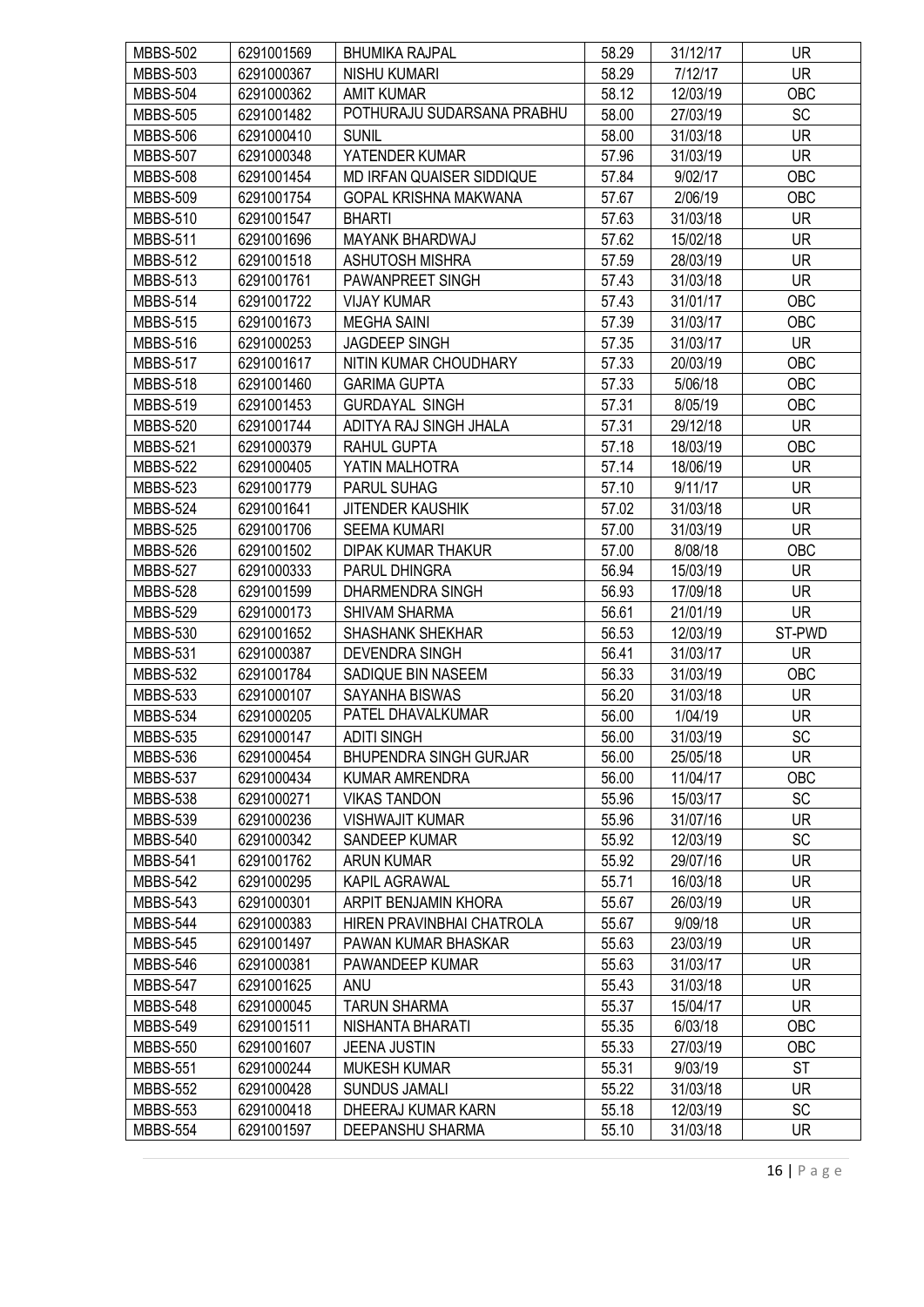| <b>MBBS-555</b> | 6291000102 | AKBAR ALI WADWANIYA           | 55.00 | 15/07/17 | <b>UR</b>  |
|-----------------|------------|-------------------------------|-------|----------|------------|
| <b>MBBS-556</b> | 6291001716 | <b>KARTHIKA K</b>             | 54.94 | 28/03/18 | <b>SC</b>  |
| <b>MBBS-557</b> | 6291001714 | <b>KARTHIKA K</b>             | 54.94 | 28/03/18 | <b>SC</b>  |
| <b>MBBS-558</b> | 6291001461 | MAYUKH CHAKRABORTY            | 54.67 | 5/06/18  | <b>UR</b>  |
| <b>MBBS-559</b> | 6291000294 | <b>KUMAR GAURAV</b>           | 54.36 | 31/01/17 | SC         |
| <b>MBBS-560</b> | 6291001472 | KOSANKAR NAGARJUN             | 54.33 | 11/06/18 | SC         |
| <b>MBBS-561</b> | 6291001739 | RAUSHAN KUMAR CHAUDHARY       | 54.33 | 24/06/17 | UR-EWS     |
| <b>MBBS-562</b> | 6291000338 | <b>MOHAN VASHISTHA</b>        | 54.33 | 31/03/17 | UR         |
| <b>MBBS-563</b> | 6291001740 | <b>ARVIND KUMAR</b>           | 54.04 | 31/03/19 | <b>SC</b>  |
| <b>MBBS-564</b> | 6291000264 | NITIN RUDADIYA                | 54.00 | 11/03/17 | UR         |
| <b>MBBS-565</b> | 6291001600 | <b>RISHI PAL</b>              | 53.96 | 2/04/19  | <b>SC</b>  |
| <b>MBBS-566</b> | 6291000427 | SHUBHAM VERMA                 | 53.82 | 31/03/18 | <b>UR</b>  |
| <b>MBBS-567</b> | 6291001682 | DHANASURYA USHA RAJENDRAN     | 53.67 | 1/07/18  | OBC        |
| <b>MBBS-568</b> | 6291000336 | <b>AMIT SONI</b>              | 53.67 | 17/04/18 | <b>UR</b>  |
| <b>MBBS-569</b> | 6291000374 | <b>KUMAR ROHIT</b>            | 53.67 | 15/12/17 | <b>UR</b>  |
| <b>MBBS-570</b> | 6291001632 | <b>ABHISHEK YADAV</b>         | 53.59 | 8/10/16  | OBC        |
| <b>MBBS-571</b> | 6291001562 | <b>IBKA FAROOQ</b>            | 53.39 | 10/03/19 | UR-EWS     |
| <b>MBBS-572</b> | 6291001653 | <b>SERAJ AHMAD</b>            | 53.33 | 15/04/19 | <b>UR</b>  |
| <b>MBBS-573</b> | 6291001627 | <b>ABUL KALAM</b>             | 53.27 | 31/03/19 | UR         |
| <b>MBBS-574</b> | 6291001603 | <b>TARANA KHAN</b>            | 53.00 | 24/04/19 | <b>UR</b>  |
| <b>MBBS-575</b> | 6291000451 | <b>ASIF ALI</b>               | 52.97 | 19/09/18 | UR         |
| <b>MBBS-576</b> | 6291001685 | KOPNAR SHARAD BALASAHEB       | 52.67 | 7/05/19  | <b>UR</b>  |
| <b>MBBS-577</b> | 6291001593 | RAHUL BALODIYA                | 52.67 | 26/03/19 | <b>UR</b>  |
| <b>MBBS-578</b> | 6291001660 | ASHAD AHMED SALAUDDIN KHAN    | 52.67 | 11/06/18 | <b>UR</b>  |
| <b>MBBS-579</b> | 6291001709 | <b>AKHILESH SHARMA</b>        | 52.67 | 1/07/17  | UR         |
| <b>MBBS-580</b> | 6291001588 | KOMAL SHANKARLAL CHAUHAN      | 52.67 | 31/12/16 | SC         |
| <b>MBBS-581</b> | 6291000413 | <b>MANISH PANWAR</b>          | 52.47 | 31/03/19 | <b>UR</b>  |
| <b>MBBS-582</b> | 6291001494 | KARAM OLIVA DEVI              | 52.33 | 21/03/19 | <b>UR</b>  |
| <b>MBBS-583</b> | 6291000447 | PREM KISHAN BHATIYA           | 52.33 | 1/07/18  | OBC        |
| <b>MBBS-584</b> | 6291000402 | UNITY SHADAP                  | 52.00 | 25/01/19 | <b>ST</b>  |
| <b>MBBS-585</b> | 6291001642 | SONU YADAV                    | 52.00 | 20/06/18 | OBC        |
| <b>MBBS-586</b> | 6291001492 | <b>RAJ MANGAL</b>             | 52.00 | 29/03/18 | <b>UR</b>  |
| <b>MBBS-587</b> | 6291000028 | SHABIR HUSSAIN                | 52.00 | 10/10/17 | OBC        |
| <b>MBBS-588</b> | 6291001509 | <b>VASIM AKRAM</b>            | 52.00 | 5/06/17  | OBC        |
| <b>MBBS-589</b> | 6291000460 | SARWAR KHAN                   | 51.67 | 27/03/19 | <b>UR</b>  |
| <b>MBBS-590</b> | 6291000382 | <b>FAHIM KHAN</b>             | 51.67 | 22/09/18 | OBC        |
| <b>MBBS-591</b> | 6291000349 | <b>ABDUL MATEEN</b>           | 51.67 | 20/06/18 | <b>UR</b>  |
| <b>MBBS-592</b> | 6291001633 | <b>RICHA SHARMA</b>           | 51.67 | 24/06/17 | <b>UR</b>  |
| <b>MBBS-593</b> | 6291001552 | <b>ISHA KHOKHAR</b>           | 51.67 | 5/06/17  | OBC        |
| <b>MBBS-594</b> | 6291000464 | RAJESH KUMAR                  | 51.67 | 2/03/17  | OBC        |
| <b>MBBS-595</b> | 6291001727 | RAGHAVENDRA SINGH GURJAR      | 51.67 | 18/11/16 | <b>OBC</b> |
| <b>MBBS-596</b> | 6291000157 | <b>TRIBHUWAN BIHARI PATEL</b> | 51.67 | 15/11/16 | OBC        |
| <b>MBBS-597</b> | 6291000411 | <b>GANGULA ADARSH</b>         | 51.33 | 11/06/19 | OBC        |
| <b>MBBS-598</b> | 6291001616 | SEENUVASAN                    | 51.33 | 31/03/19 | OBC        |
| <b>MBBS-599</b> | 6291000400 | <b>FATIMA NISA</b>            | 51.33 | 19/03/18 | <b>UR</b>  |
| <b>MBBS-600</b> | 6291000077 | <b>GAURAV KUMAR</b>           | 51.00 | 31/03/19 | OBC        |
| <b>MBBS-601</b> | 6291000311 | SANJAY KR MISHRA              | 51.00 | 28/02/17 | UR.        |
| <b>MBBS-602</b> | 6291001605 | <b>SAJID ALI</b>              | 50.67 | 1/05/19  | <b>UR</b>  |
| <b>MBBS-603</b> | 6291001570 | <b>ABHISHEK SHARMA</b>        | 50.67 | 31/03/19 | <b>UR</b>  |
| <b>MBBS-604</b> | 6291001606 | <b>VICKY PATEL</b>            | 50.67 | 27/01/18 | OBC        |
| <b>MBBS-605</b> | 6291000356 | <b>VIDIT JOGANI</b>           | 50.67 | 22/05/17 | UR         |
| <b>MBBS-606</b> | 6291001575 | <b>JYOTI</b>                  | 50.33 | 27/03/19 | UR.        |
| <b>MBBS-607</b> | 6291000260 | LAVNEET KAUR GHOTRA           | 50.33 | 8/06/18  | <b>UR</b>  |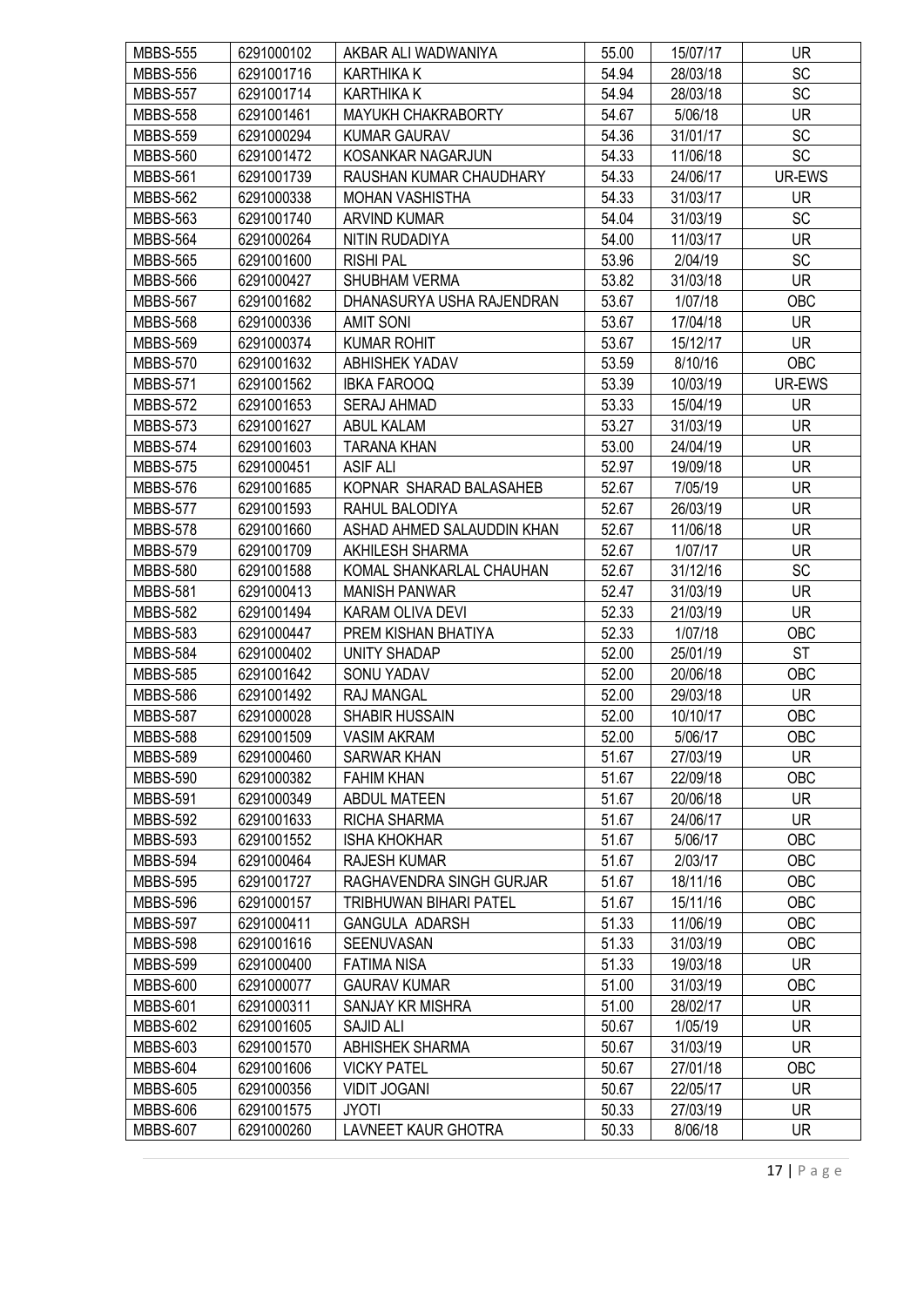| MBBS-608 | 6291001748 | NAVJOT KAUR       | 50.33 | 23/08/17 | <b>SC</b>  |
|----------|------------|-------------------|-------|----------|------------|
| MBBS-609 | 6291001615 | TANMOL DEVI       | 50.33 | 30/03/17 | UR         |
| MBBS-610 | 6291000431 | SHIV PRIYA        | 50.00 | 26/03/19 | UR         |
| MBBS-611 | 6291001701 | ARVIND KUMAR      | 50.00 | 3/03/18  | <b>OBC</b> |
| MBBS-612 | 6291001705 | AJAY JAKHAR       | 50.00 | 1/07/17  | <b>OBC</b> |
| MBBS-613 | 6291001479 | HIMANSHU LOHAR    | 50.00 | 1/07/17  | <b>OBC</b> |
| MBBS-614 | 6291001459 | RAHUL KUMAR GUPTA | 50.00 | 3/06/17  | UR         |

# REJECTED DUE TO DATE OF COMPLETION OF INTERNSHIP (REQUIRED BETWEEN 01.07.2016 TO 30.06.2019)

| <b>COUNSELLING</b><br><b>CODE</b> | <b>CID NO</b> | <b>NAME</b>                    | <b>RANK</b> | <b>INTERNSHIP</b><br><b>COMPLETION</b> | CATG.      |
|-----------------------------------|---------------|--------------------------------|-------------|----------------------------------------|------------|
| REJECTED-1                        | 6291000038    | DEEPAK P S                     | 13842       | 15/4/08                                | <b>UR</b>  |
| REJECTED-2                        | 6291000312    | BHAGAT MEGHNA ARJUNRAO         | 2123        | 24/2/11                                | <b>SC</b>  |
| REJECTED-3                        | 6291000046    | MOHAMMAD SAQUIB RAZA           | 23585       | 26/4/13                                | <b>OBC</b> |
| REJECTED-4                        | 6291000274    | <b>BHAGAT MOHAMMAD SHOYEB</b>  | 22670       | 27/9/14                                | <b>OBC</b> |
| REJECTED-5                        | 6291000016    | <b>VAGHELA NIRAJ HIMMATLAL</b> | 179         | 30/9/14                                | SC         |
| REJECTED-6                        | 6291000022    | <b>MOHIT AWASTHI</b>           | 23264       | 1/10/14                                | <b>UR</b>  |
| REJECTED-7                        | 6291000051    | PREM RANJAN                    | 18571       | 12/1/15                                | <b>UR</b>  |
| REJECTED-8                        | 6291001592    | <b>SHRUTI PRASAD</b>           | 15469       | 25/3/15                                | <b>UR</b>  |
| REJECTED-9                        | 6291000298    | FIROZ AZAM KHAN                | 11993       | 31/3/15                                | <b>UR</b>  |
| REJECTED-10                       | 6291001517    | KANISHKA CHAURASIA             | 5931        | 31/3/15                                | OBC        |
| REJECTED-11                       | 6291000106    | <b>ROHIT BHATNAGAR</b>         | 20723       | 17/5/15                                | <b>UR</b>  |
| REJECTED-12                       | 6291000098    | ROHITASHWA KUMAR               | 17714       | 18/6/15                                | OBC        |
| REJECTED-13                       | 6291000242    | <b>VEENAM ARYA</b>             | 18197       | 18/6/15                                | OBC        |
| REJECTED-14                       | 6291000103    | <b>SHILPI</b>                  | 2514        | 30/6/15                                | <b>SC</b>  |
| REJECTED-15                       | 6291000059    | <b>SRAVANI KOVAGAPU</b>        | 15591       | 15/7/15                                | <b>OBC</b> |
| REJECTED-16                       | 6291000249    | <b>RENU</b>                    | 1114        | 22/9/15                                | UR         |
| REJECTED-17                       | 6291000005    | <b>VINAY</b>                   | 1450        | 31/12/15                               | SC         |
| REJECTED-18                       | 6291000183    | PRIYANKA SHARMA                | 20831       | 27/1/16                                | <b>UR</b>  |
| REJECTED-19                       | 6291000412    | SHEKHER KRISHNA MISRA          | 17133       | 13/2/16                                | <b>UR</b>  |
| REJECTED-20                       | 6291000328    | AKSHAY UPADHYAY                | 22679       | 24/2/16                                | <b>UR</b>  |
| REJECTED-21                       | 6291000195    | <b>ADITI SHARMA</b>            | 17227       | 27/2/16                                | UR         |
| REJECTED-22                       | 6291000459    | PRAGYA SRIVASTAVA              | 3270        | 28/2/16                                | <b>UR</b>  |
| REJECTED-23                       | 6291001628    | JITHIN J CHANDRAN              | 7990        | 29/2/16                                | OBC        |
| REJECTED-24                       | 6291000023    | SANJAY KUMAR DAS               | 12376       | 7/3/16                                 | <b>UR</b>  |
| REJECTED-25                       | 6291000114    | SANKALP AGARWAL                | 7834        | 23/3/16                                | <b>UR</b>  |
| REJECTED-26                       | 6291000088    | <b>MOTILAL JATAV</b>           | 18047       | 29/3/16                                | SC         |
| REJECTED-27                       | 6291000146    | <b>MANISH KUMAR</b>            | 15555       | 29/3/16                                | <b>UR</b>  |
| REJECTED-28                       | 6291000161    | <b>ABDULLAH FAISAL</b>         | 1491        | 30/3/16                                | OBC        |
| REJECTED-29                       | 6291000062    | SARFARAZ HASAN                 | 19777       | 31/3/16                                | <b>UR</b>  |
| REJECTED-30                       | 6291000239    | <b>VIKASH KUMAR YADAW</b>      | 4564        | 31/3/16                                | OBC        |
| REJECTED-31                       | 6291000254    | SAI SREEVALLI SREEPADA         | 9200        | 31/3/16                                | <b>UR</b>  |
| REJECTED-32                       | 6291001730    | <b>VIVEK PAL</b>               | 2885        | 31/3/16                                | <b>UR</b>  |
| REJECTED-33                       | 6291000335    | ANKITA AGARWAL                 | 56          | 17/5/16                                | <b>UR</b>  |
| REJECTED-34                       | 6291000101    | ASHISH MOURYA                  | 2079        | 7/6/16                                 | <b>SC</b>  |
| REJECTED-35                       | 6291000163    | <b>ASHISH MISHRA</b>           | 23753       | 19/6/16                                | UR         |